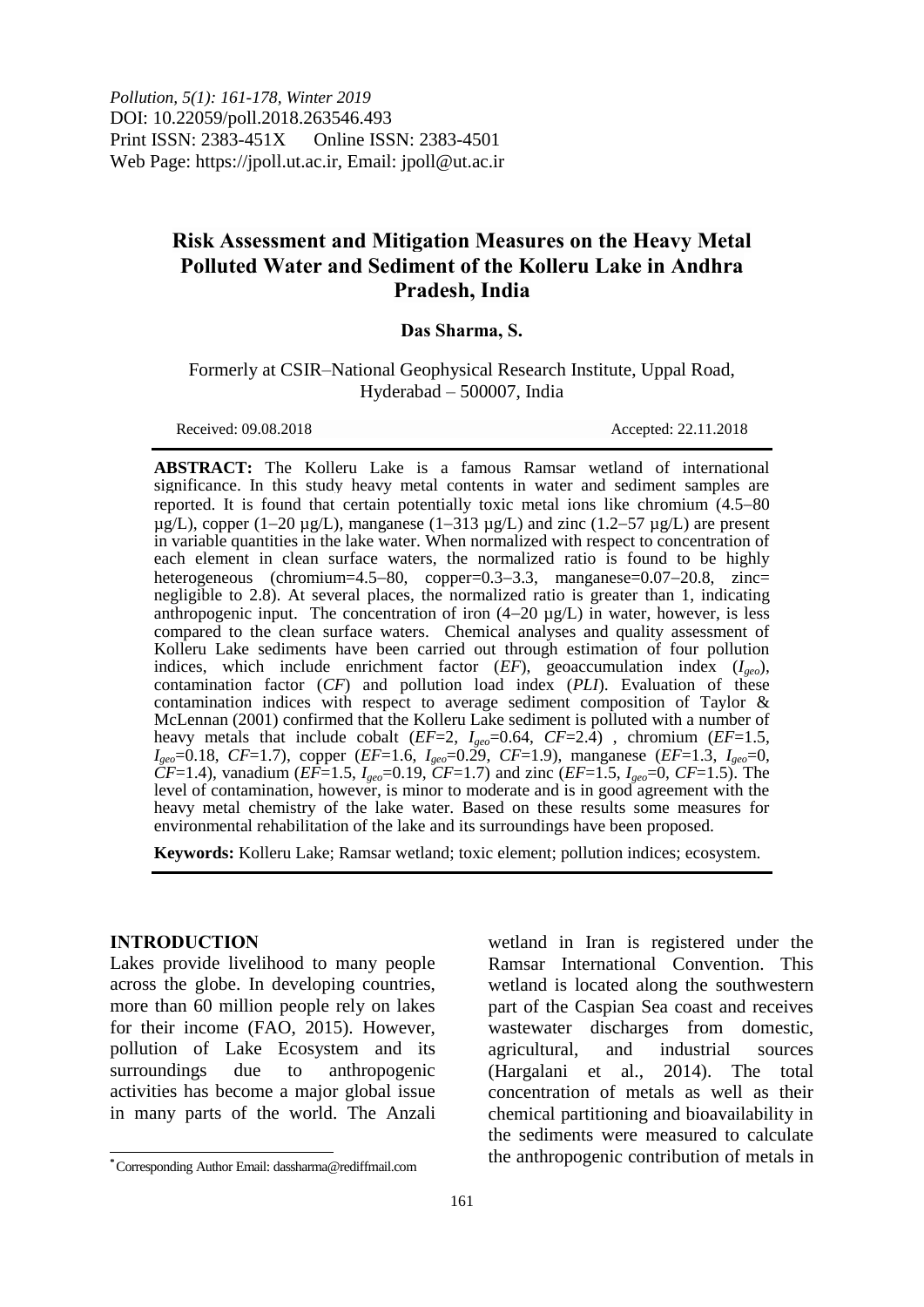the sediment (Hargalani et al., 2014). The Bamdezh wetland in Iran is another habitat, which represents a good food source for aquatic ecosystem, besides attracting migratory birds. Geochemical studies conducted on the sediments of this wetland indicate that the level of pollution due to anthropogenic activities vary significantly in different parts of the wetland, which range from unpolluted through moderately polluted to strongly polluted (Vaezi et al., 2015a). In a recent study Koff et al. (2016) have demonstrated the use of paleolimnology as a potential tool to ascertain vital information from sediments, which in turn, allows a historical reconstruction. The extent of the effect of anthropogenic pollutants or other environmental stressors can be pinpointed so that adequate insight for eutrophication assessment can be gained. Preservation, restoration and management of water bodies can therefore be planned in a better way (Koff et al., 2016). In another significant study, Vaezi et al. (2015b) analyzed sediment samples from the Petrochemical Special Economic Zone of Mahshahr Bay, Persian Gulf. They recorded high concentration of trace metals in the sediments, whose origin was entirely geogenic. Therefore they cautioned that the assessment of pollution hazard on aquatic bodies in such geological set up should not be conducted through conventional approaches.

In India, the dependency on lakes for livelihood is also seen in different parts as evidenced from the explosion of agricultural and livestock farming, fishery industries and tourism around many lakes of the country (Zutshi & Khan, 1988; Gupta et al., 2001; Dahdouh-Guebas et al., 2006; Iwasaki & Shaw, 2009). All these Indian lakes are subjected to humaninduced adverse impacts, which are undesirable. The Kolleru Lake is one of the largest natural freshwater lakes in India located in the southern state of Andhra

Pradesh. During August 2002 the lake has been designated as a wetland of international importance (see Wikipedia for List of Ramsar sites in India) under the International Ramsar Convention. Wetlands are of considerable economic importance, as they nourish diverse biota and are natural habitat for a large variety of resident and migratory birds. Naturally, the Kolleru Lake was also a "paradise of birds" and used to be a place of tourist attraction. However, during the past two and half decades the lake habitat has degraded significantly owing to various anthropogenic activities around its vicinity that include intensive agricultural, industrial and farm activities. For example, Amaraneni & Pillala (2000) made an assessment of the impact of aquaculture on the water quality of Kolleru Lake. They collected water samples from selected fish ponds in every 2 months during production year and analysed them for different physicochemical parameters. The results indicate an increase in mineral and heavy metal concentration in the waters. They also carried out further studies on fish samples (Amaraneni & Pillala, 2001). The following maximum concentrations of pesticide residues in Kolleru Lake fish on wet weight basis were reported: alpha-BHC=123.8 µg/g, gamma-BHC=98.7 µg/g, malathion=2.5 µg/g, chlorpyrifos=88.6  $\mu$ g/g, isodrin=0.91  $\mu$ g/g, endosulfan=76.5  $\mu$ g/g, dieldrin=1.98  $\mu$ g/g, and p,p'-DDT= 157.4 µg/g. The complete data set were helpful to evaluate the baseline value and the extent of pesticide pollution in the lake's ecosystem (Amaraneni & Pillala, 2001). Chandra Sekhar et al. (2003) reported concentrations of Zn, Cd, Cu, Pb, Cr, Ni and Co in sediment samples and three different species of fishes, viz., *C. striata, C. catla* and *O. Mossambicus* from the Kolleru Lake. The metal concentrations in sediments were found to be greater than the background values of metals compared to the Indian sediments. This indicates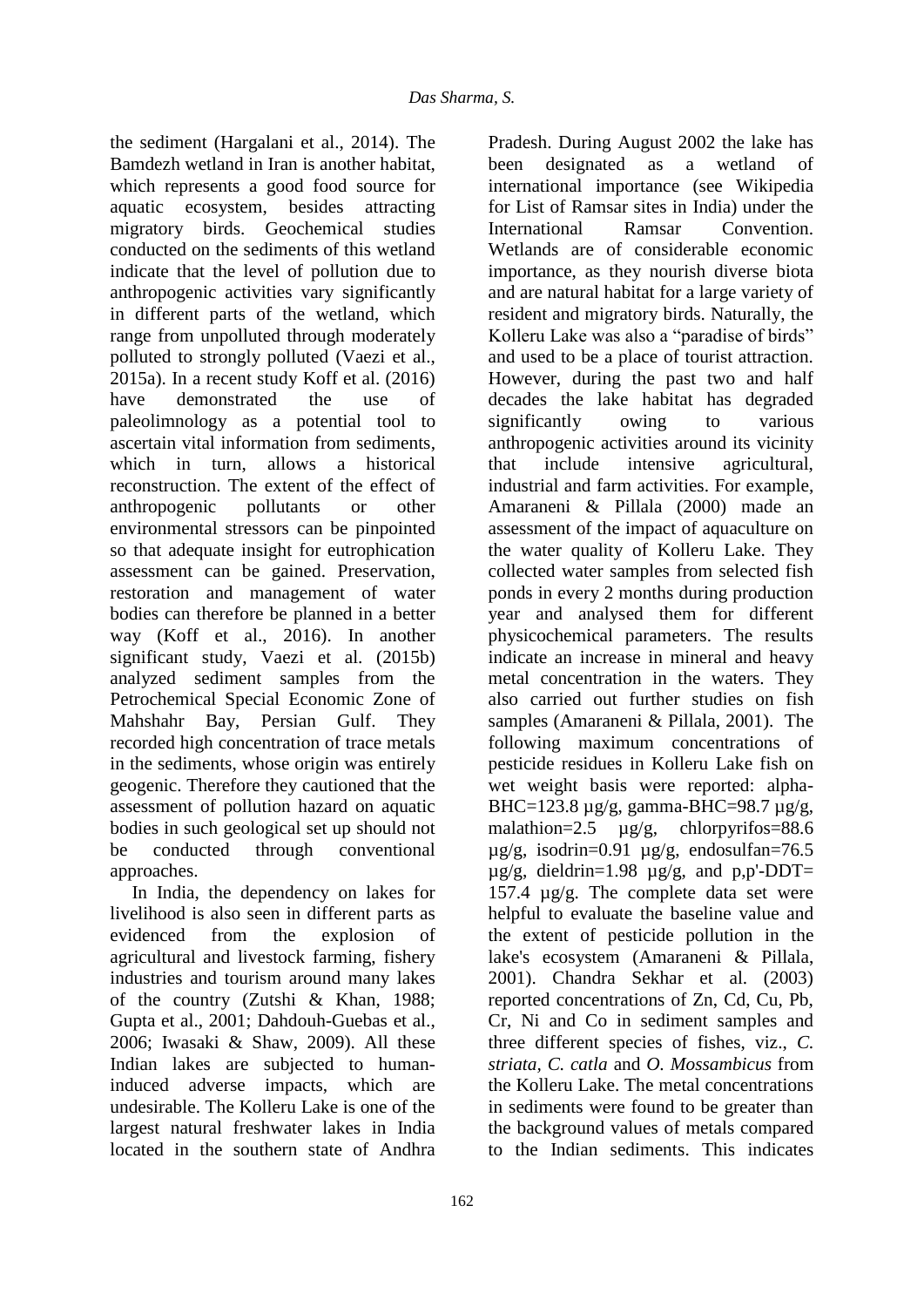anthropogenic origin of metals in the Kolleru Lake sediments. The concentrations of Zn, Cu and Pb in different species of fishes were also found to be very high in the following order: gills  $>$  liver  $>$  muscle. Based on these results they concluded that the Kolleru Lake fishes are contaminated with metals. Hence it is advisable not to use them for human consumption (Chandra Shekar et al., 2003). Subsequent study was carried out by Mastan (2014) on the heavy metal concentrations of cadmium, zinc, copper, chromium, lead and mercury in various tissues of *Labeo rohita* and *Channa striatus* and in the water samples. These samples were collected during 2009-2010. The results indicated that the concentrations of heavy metals in different organs of fishes vary. While *L. rohita* followed the order liver  $>$  kidney  $>$  gills  $>$ muscles, in the case of *C. striatus,* the order was liver  $>$  kidney  $>$  gills  $>$  muscle. Based on the obtained results, Mastan (2014) concluded that the concentrations of heavy metals are within the maximum permissible levels for drinking water and fish. Rao et al. (2004) processed the IRS-ID LISS-III multi-band digital image data of the Kolleru Lake region using various image enhancement techniques. Their study revealed that more than 50% of the original lake was lost due to high sedimentation rate, and these elevated portions of lake areas were subsequently occupied by local residents for aquaculture and agriculture. The rest of the lake also did not show any stretch of clear water, and it is either covered by weed or dried out by reclamation. In a recent study on characterization of water chemistry of the Kolleru Lake in conjunction with its sediment  $^{13}$ C and  $^{18}$ O compositions, Das Sharma & Sujatha (2016) documented hazardous effect of saline water intrusion into the lake. This poses a serious threat to the lake ecosystem. Three major contributors for seawater intrusion into the

lake have been identified. These are: (i) prevalence of lake's dry condition originating from excessive groundwater exploitation for agriculture and other purposes surrounding the lake areas, (ii) reduced inflow and outflow of freshwater into the lake due to piling up of huge sediments and residues that drain into the lake, and (iii) proximity of the lake  $(\sim 35)$ km inland) to the Bay of Bengal (Das Sharma & Sujatha, 2016). We also documented highly heterogeneous distribution of certain potentially toxic metal ions like chromium, copper, manganese and zinc in the lake waters. Indiscriminate disposal of domestic and industrial effluents in and around the lake perhaps are responsible for the presence of these toxic heavy metals (Das Sharma & Sujatha, 2016). Based on these results, several remedial measures were proposed by us to revive the lake ecosystem. One of the measures was to restore free flow of water in the lake. Therefore it was recommended to clean up the lake bed at a regular interval so that a deep lake bed is ensured. This, in turn, would facilitate recharge of large volumes of freshwater into the lake during the rainy seasons. In this context it is important to note that the lake and its surroundings receive an average annual rainfall in excess of 1000 mm of which  $\sim 60\%$  is received during south-west monsoon period lasting from mid June to mid October (ISRO, 2011). In view of the obtained results from our

previous study and above-mentioned recommendation to clean up the lake bed at a regular interval (Das Sharma & Sujatha, 2016), it becomes mandatory to study the heavy metal concentrations in surface sediments of the Kolleru Lake. This is because, if the sediments of the Kolleru Lake are contaminated by heavy metals due to anthropogenic activities, and if these sediments are dumped in the lake surroundings (as a natural choice to save cost) during cleaning operation, then the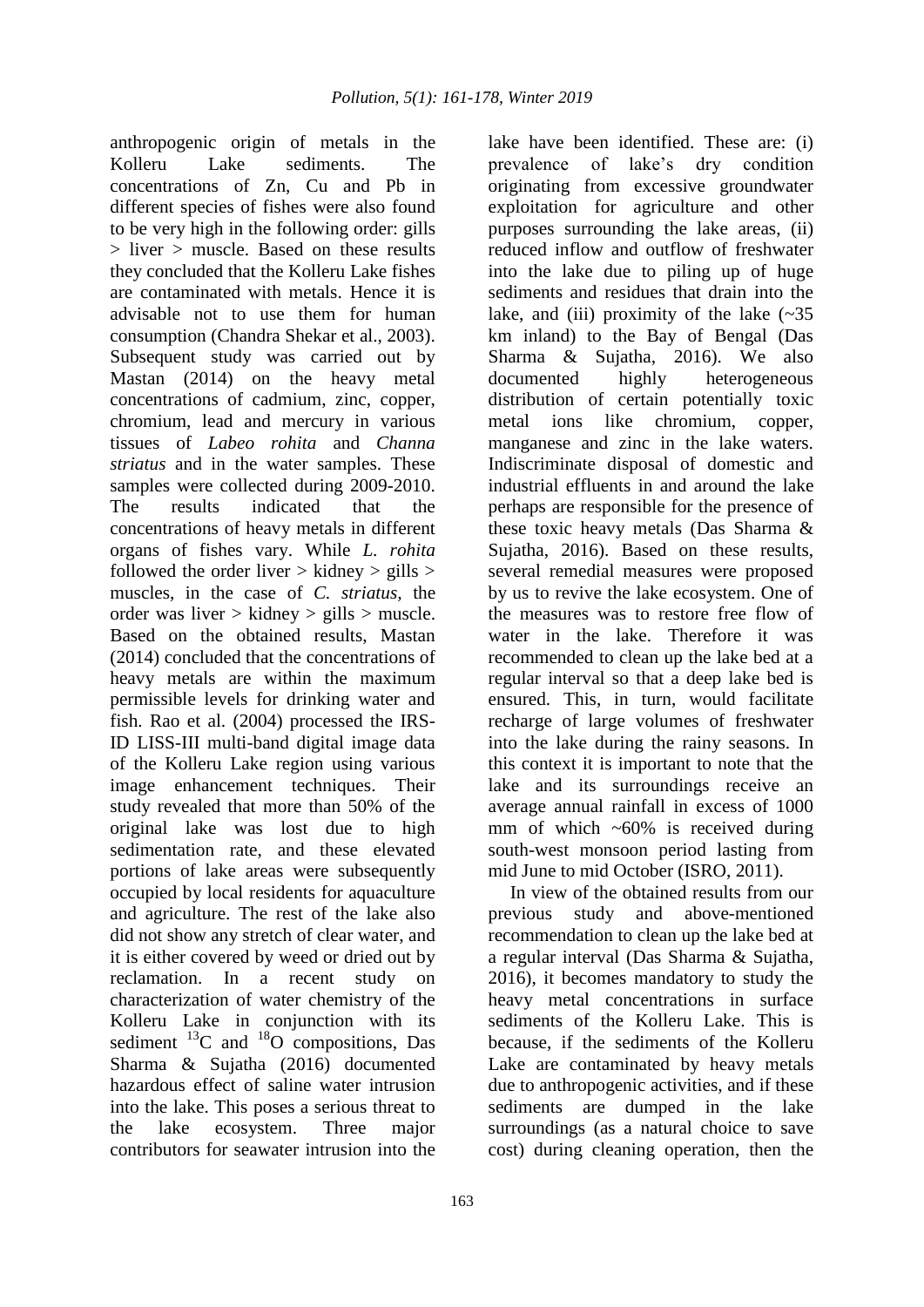soil may become contaminated. This is highly undesirable. Furthermore, it is also important to note that sediments play a crucial role in water quality. They remove elemental pollutants from the water; however, the pollutant elements that have accumulated in the sediments may diffuse back into the surface waters or penetrate into the underground waters. Therefore, the sediments may become "reservoirs" for toxic and heavy metals, created from anthropogenic activities (Huy et al., 2002). As a follow up study, in this work I therefore report major and trace element (mostly heavy metal) concentrations in sediments of the Kolleru Lake. These sediment samples were collected along with the water samples from the same locations, and the trace element contents in water samples were reported earlier (Das Sharma & Sujatha, 2016). The contamination level in sediments is estimated using geochemical indices such as metal enrichment factor (*EFmetal*), geoaccumulation indices (*Igeo*), contamination factor (*CF*) and pollution load index (*PLI*). An assessment is then made to evaluate the extent of anthropogenic contribution on the measured parameters.

# **MATERIALS AND METHODS**

In view of international significance of the area (a Ramsar site), a brief account of the study area is presented first. The Kolleru Lake, located between the latitudes  $16^{\circ}$  32' and  $16^{\circ}$  47' N and longitudes  $81^{\circ}$  05' and  $81^\circ$  27′ E, is the largest natural freshwater lake in the southern state of Andhra Pradesh. The lake lies between the deltas of two main rivers, viz., the Godavari and the Krishna and it is approximately 35 km inland from the present day shoreline (Fig. 1). There are three main streams that drain into the lake. These streams are known as the Budimeru, the Thammileru and the Ramileru. The lake finally drains itself into the Bay of Bengal through the Upputeru river (see also Rao et al., 2004; Das Sharma & Sujatha, 2016). It is a shallow freshwater body with a natural spread of  $~5$ -674 km<sup>2</sup>. However, its areal extent goes up to  $\sim$ 954 km<sup>2</sup> during the rainy seasons when highest floods are recorded in the area. On the other hand, during dry seasons the areal extent comes down to as low as  $\sim 66$  km<sup>2</sup>. It is significant to note that the lake also serves as a natural floodbalancing reservoir for the two major rivers- the Godavari and the Krishna. Fluvio-marine deposits (sand, silt and clay) characterize the lake surroundings from all sides. The nearest rock formations occur about 10 km away from the lake. The geological formations include khondalite, Gondwana, Deccan traps and tertiary sediments (Amaraneni, 1997; Das Sharma & Sujatha, 2016). Various types of macrophytes such as water hyacynth (*Eichhornia crassipes*), elephant grass (*Pennisetum purpureum*), *Salvania sp.*, *Ipomea aquatica* and many others have invaded the lake. It has also been documented that prolific use of fertilizers and pesticides, discharges from fish pond, disposal of domestic wastes and sewage, and discharge of industrial effluents and agricultural runoff carrying inorganic nutrients have severely affected and altered the ecological character of the lake ecosystem (Azeez et al., 2011).

Eighteen sampling points were selected to cover the lake area (Fig. 1). Uniform sampling could not be carried out due to inaccessibility of some of the locations. The water samples were collected during summer of 2013 following standard procedure (USEPA, 1983). Polypropylene bottles (1 litre) for sample collection were soaked in 5%  $HNO<sub>3</sub>$  for 24 h followed by rinsing them a number of times with deionized water. The bottles were dried and water samples were collected in duplicate after filtration using Whatmann No. 40 filter paper. The pH and total dissolved solids (TDS) were measured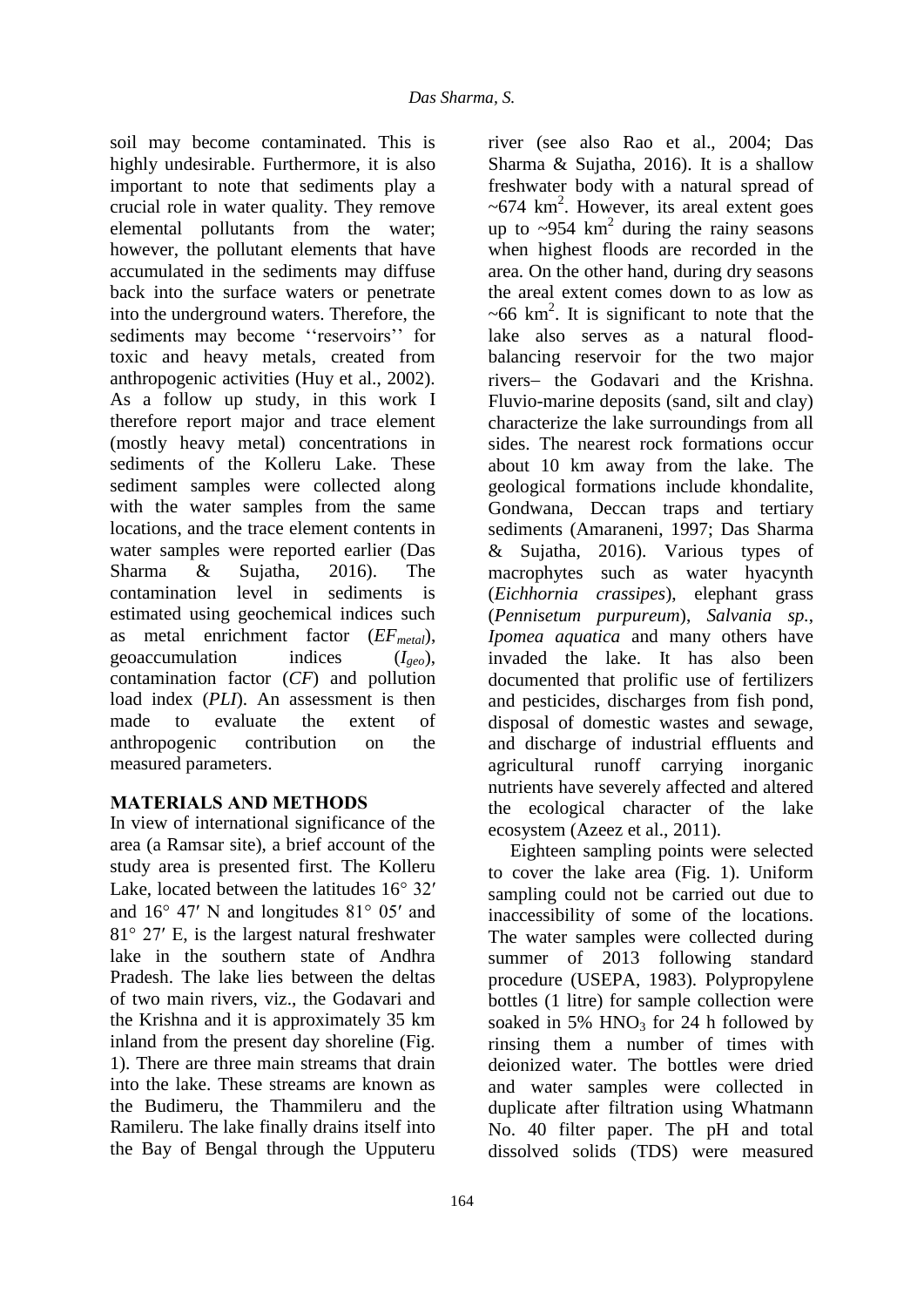

**Fig. 1. Map showing Kolleru Lake. Two prominent towns close to the lake, viz., Eluru and Kaikaluru together with various anthropogenic inputs surrounding the lake area are shown (modified after Amaraneni & Pillala, 2001). Eighteen sampling points for water and surface sediments are marked by open circles. The horizontal scale (5 km) displayed in the figure corresponds to 0.045. The geographical location of the lake (study area) in the state of Andhra Pradesh, India is marked in the inset.**

in the field. The pH electrode was calibrated with pH 4 and pH 9.2 buffer solutions. The samples were then acidified with 5 ml  $HNO<sub>3</sub>$  to prevent the adsorption of heavy metals onto the bottle walls and transported to the laboratory. Until use, preservation of these water samples was done following the recommendations of USEPA (1983). The heavy metal analyses were done in the laboratory within 2 to 3 weeks of the sample collection. The concentrations of cations such as Fe, Mn, Cr, Cu and Zn were determined by ICP-OES (model Optima 4300 DV) using the standard procedure (see APHA, 1995; Das Sharma & Sujatha, 2016).

The sediment samples were collected along with water samples from the same locations as that of the water samples. These sediments are primarily alluvium and made up of fine particles of silt, clay and relatively coarse grained sand.

Carbonate constitutes only a minor fraction in them compared to silt, clay and sand (Das Sharma & Sujatha, 2016). Samples were collected from a depth of 0–10 cm in self-locked polythene covers and were analyzed within 2 months from the collection date for 10 major (Si, Ti, Al, Fe, Mn, Mg, Ca, Na, K and P) and 10 trace elements (As, Co, Cr, Cu, Mo, Ni, Pb, V, Zn, and Zr). The sediment samples were air dried and kept in an oven for two days at 60°C temperature. The dried sediments were then disaggregated using an agate mortar and pestle and sieved through a 2 mm sieve, homogenized and stored at  $4^{\circ}C$ until use. Before analysis, the sample was finely powdered to  $-250$  mesh size (US Standard). Pressed pellets were prepared by using collapsible aluminium cups. These cups were filled with boric acid and about 1 gm of the finely ground powdered sample was put on the top of the boric acid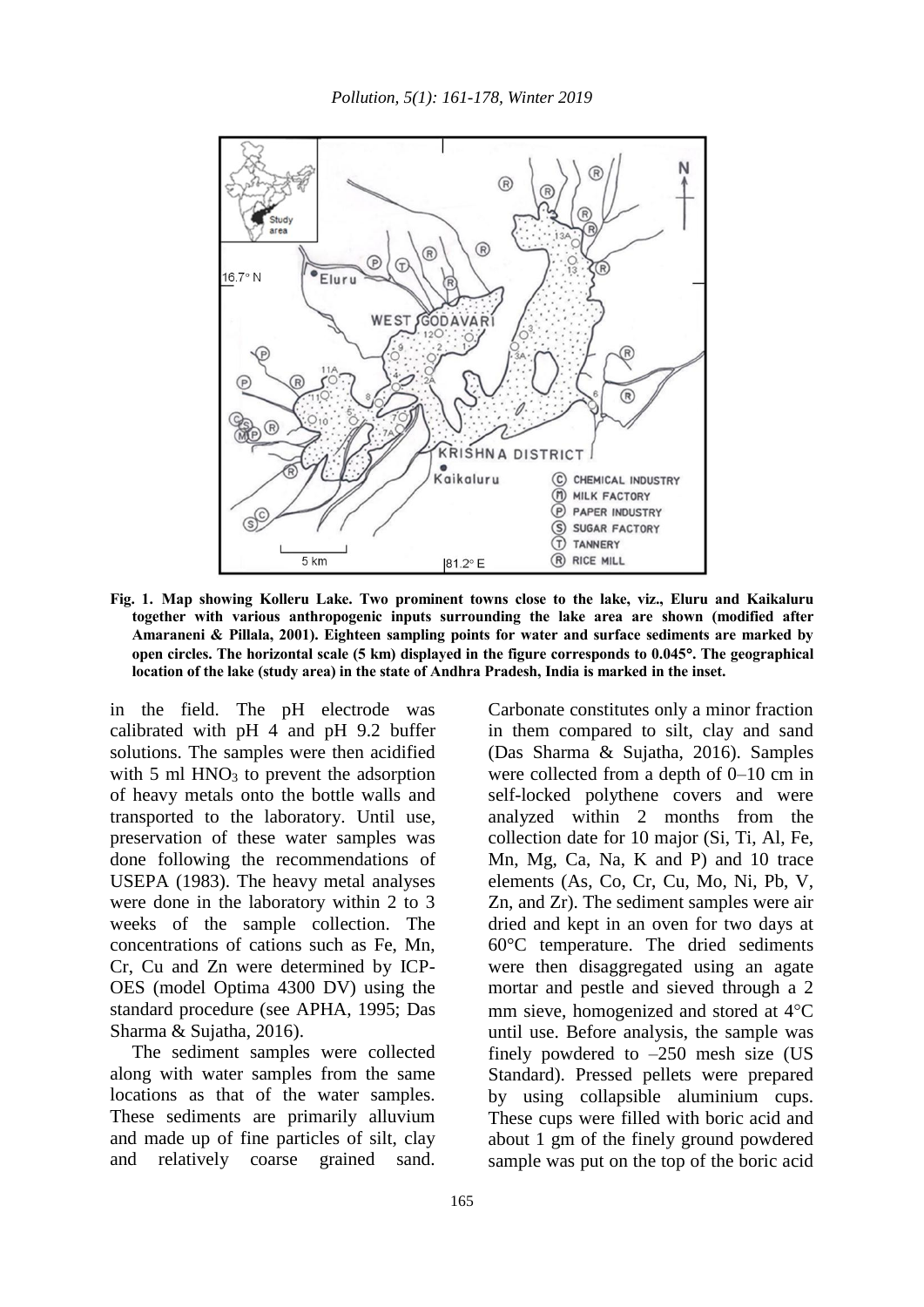in each cup and pressed under a hydraulic press at 20 tons pressure to get a pellet (Rao & Govil, 1995). The major and trace element concentrations were measured on the sediment samples using a Philips PW-2440 fully automated microprocessorcontrolled, 168-position automatic PW 2540 vrc sample changer X-ray fluorescence spectrometer. Suitable software 'Super Q' was used to define dead-time correction and inter element matrix-effects. International sediment reference materials from the US Geological Survey and Canadian Geological Survey (LKSD 1, TILL 1 and TILL 3) were used to prepare the calibration curves for trace elements (for details of XRF procedure, see Rao & Govil, 1995; Krishna et al., 2007). During the course of XRF analyses, the QA/QC plan was strictly adhered to using international sediment reference material, thereby ensuring quality data.

Four pollution indices are estimated for the purpose of environmental risk assessment. These indices are: enrichment factor (*EF*), index of geoaccumulation (*Igeo*), contamination factor (*CF*), and pollution load index (*PLI*). A brief account of these parameters is presented in Appendix-A.

# **RESULTS AND DISCUSSION**

The water samples from Kolleru Lake are near neutral to alkaline (pH varying from 6.8 to 8.8). The total dissolved solids (TDS) in these waters are variable ranging from 1006 to 5285 mg/L, indicating that they belong to brackish water type, which has typical TDS contents of ~1000 mg/L or more (Freeze & Cherry, 1979). The range, average and standard deviation of the concentrations of a few selected trace metals in the water samples of the Kolleru Lake are presented in Table-1. The normalized concentration ratio of these metals is presented in Fig. 2a. The normalization has been carried out with respect to the median values of

concentration of these toxic elements that were reported for clean and uncontaminated surface waters (data from Langmuir, 1997). Values in excess of 1 indicate enrichment and those below 1 specify depletion. It can be seen from Fig. 2a that Cr is enriched and Fe is depleted, while the other elements like Cu, Mn and Zn show both enrichment as well as depletion at various locations (see Figs. 1 and 2a).

Figure 2a points to the fact that the distribution of the analyzed elements in water of the lake is highly heterogeneous: indicating that both free flow and internal mixing of water in the lake is obstructed. Furthermore, the observed heterogeneous distribution could be due to the presence of various types of macrophytes such as water hyacynth (*Eichhornia crassipes*), elephant grass (*Pennisetum purpureum*), *Salvania sp.*, *Ipomea aquatica* and many others, some of which have the potential to purify water from various toxic metals (see also Das Sharma & Sujatha, 2016). To cite an example, the toxic metal removal potential of water hyacinth was evaluated by Stephenson et al. (1980). It was found by these researchers that water hyacinths can be used as remediator plants for several toxic metals like Cd, Co, Cr, Cu, Fe, Pb etc. Likewise, Dhote & Dixit (2009) reviewed the role of macrophytes in order to improve the water quality by preferentially scavenging different heavy metals. In view of the above, it is inferred that the observed heavy metal concentration in water samples of Kolleru Lake may be considered as the minimum limit. In the absence of macrophytes, it is possible that the concentration of heavy metals in water would have been much higher. In order to understand the overall contamination of waters in the lake, the average normalized ratios corresponding to each element is also plotted in Fig. 2b. From this plot it is evident that the average levels of Cr, Cu and Mn are definitely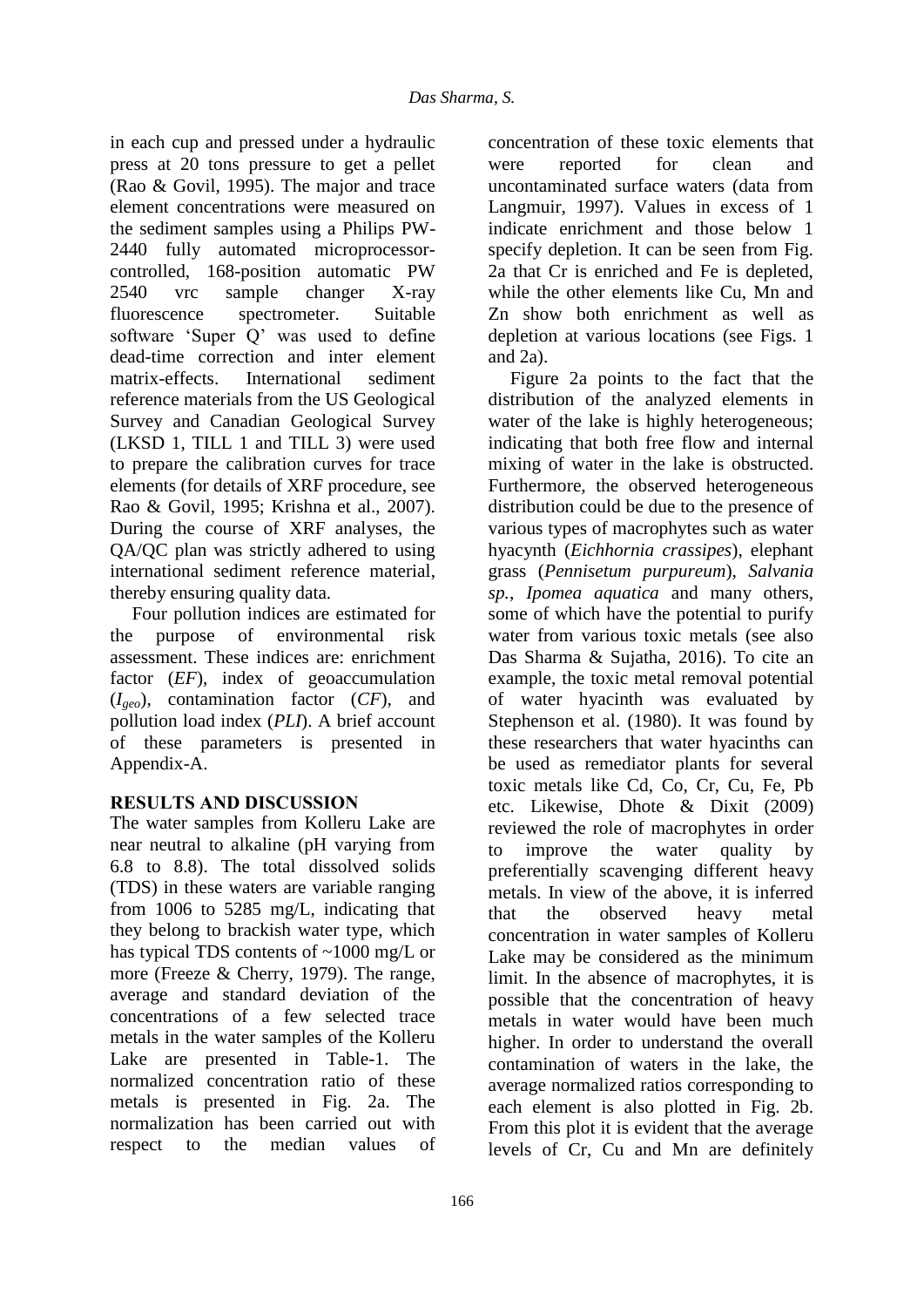high, whereas the level of Zn is marginally high. Although with the available data it is difficult to point out the exact source/sources and assess the relative contribution of each source for the observed high concentration of toxic heavy elements in the lake water, it is certain that unchecked anthropogenic activities in and around the Kolleru Lake area are responsible for the degradation of its water quality (cf. Das Sharma & Sujatha, 2016).

In view of the phytoremediation potential of various species discussed here, it is relevant to ask whether these species in the lake ecosystem need to be maintained or they should be eliminated. As proposed in our previous study, it is stressed that after the phytoextraction processes, these species need to be disposed off safely during the initial stages of restoration phase of the lake (see also Das Sharma & Sujatha, 2016).

**Table 1. Range, average and standard deviation of 5 selected trace metal concentrations in water samples collected from the Kolleru Lake in Andhra Pradesh. Similar data on 10 major elements and 10 heavy metals pertaining to the surface sediments of the Kolleru Lake are also presented. For comparison, range, average and standard deviation on heavy metal contents in sediment reported earlier by Chandra Sekhar et al. (2003) and Vijayalakshmi & Brahmaji Rao (2017) are also included in the table.**

| Trace metal content in water (this study)      |                  |                          |                                                                      |                                |                          |       |       |       |                              |                |                          |  |
|------------------------------------------------|------------------|--------------------------|----------------------------------------------------------------------|--------------------------------|--------------------------|-------|-------|-------|------------------------------|----------------|--------------------------|--|
| $\mu g/L$                                      | Cr               |                          | Cu                                                                   | Fe                             |                          |       |       | Mn    |                              | Zn             |                          |  |
| Maximum                                        | 80.0             |                          |                                                                      | 20.0<br>20.0                   |                          |       |       | 313.2 |                              |                | 57.0                     |  |
| Minimum                                        | 4.5              |                          |                                                                      | 1.0<br>4.0                     |                          |       |       | 1.0   |                              | 1.2            |                          |  |
| Average                                        | 12.5             |                          | 6.9                                                                  |                                |                          | 9.2   |       | 55.5  |                              | 21.3           |                          |  |
| Std. deviation                                 | 17.06            |                          | 6.0                                                                  |                                |                          | 4.5   |       | 96.74 |                              | 17.0           |                          |  |
| Major element content in sediment (this study) |                  |                          |                                                                      |                                |                          |       |       |       |                              |                |                          |  |
| Oxide (wt%)                                    | SiO <sub>2</sub> | TiO <sub>2</sub>         | $Al_2O_3$                                                            | Fe <sub>2</sub> O <sub>3</sub> |                          | MnO   | MgO   | CaO   | Na <sub>2</sub> O            | $K_2O$         | $P_2O_5$                 |  |
| Maximum                                        | 59.9             | 1.3                      | 19.0                                                                 | 11.7                           |                          | 0.2   | 2.6   | 7.8   | 0.8                          | 2.50           | 4.47                     |  |
| Minimum                                        | 53.1             | 0.7                      | 11.4                                                                 | 6.1                            |                          | 0.1   | 1.7   | 1.4   | 0.4                          | 1.38           | 0.13                     |  |
| Average                                        | 55.7             | 1.1                      | 15.7                                                                 | 10.2                           |                          | 0.1   | 2.2   | 3.0   | 0.5                          | 1.88           | 0.50                     |  |
| Std. deviation                                 | 1.89             | 0.13                     | 1.93                                                                 | 1.41                           |                          | 0.04  | 0.23  | 1.63  | 0.14                         | 0.29           | 1.01                     |  |
| Heavy metal content in sediment (this study)   |                  |                          |                                                                      |                                |                          |       |       |       |                              |                |                          |  |
| mg/kg                                          | As               | Co                       | Cr                                                                   | Cu                             | Mo                       | Ni    | Pb    |       | $\overline{\mathbf{V}}$      | Zn             | Zr                       |  |
| Maximum                                        | 30.1             | 44.1                     | 154.1                                                                | 95.3                           | 3.4                      | 61.1  | 58.3  |       | 228.6                        | 169.5          | 229.2                    |  |
| Minimum                                        | 1.1              | 22.6                     | 97.0                                                                 | 54.6                           | 0.4                      | 31.1  | 1.2   |       | 127.7                        | 81.2           | 136.5                    |  |
| Average                                        | 6.1              | 37.9                     | 126.0                                                                | 74.0                           | 1.2                      | 50.1  |       | 13.3  | 190.1                        | 97.3           | 174.5                    |  |
| Std. deviation                                 | 6.34             | 5.36                     | 12.72                                                                | 9.97                           | 0.7                      | 8.37  | 12.23 |       | 25.28                        | 20.69          | 23.25                    |  |
|                                                |                  |                          | Heavy metal content in sediment (Chandra Sekhar et al., 2003)        |                                |                          |       |       |       |                              |                |                          |  |
| mg/kg                                          | As               | Co                       | Cr                                                                   | Cu                             | Mo                       | Ni    |       | Pb    | $\overline{\mathsf{V}}$      | Zn             | Zr                       |  |
| Maximum                                        |                  | 4.4                      | 66.0                                                                 | 572.0                          |                          | 2.2   |       | 5.6   | ÷                            | 671.0          |                          |  |
| Minimum                                        | ÷                | 2.0                      | 44.0                                                                 | 270.0                          | $\overline{a}$           | 0.2   |       | 2.5   | $\overline{a}$               | 356.0          | $\blacksquare$           |  |
| Average                                        |                  | 3.0                      | 52.3                                                                 | 409.9                          | $\overline{a}$           | 1.1   |       | 4.1   | ÷                            | 510.1          |                          |  |
| Std. deviation                                 | ÷.               | 0.6                      | 5.7                                                                  | 86.3                           | ÷.                       | 0.8   |       | 0.9   | ÷                            | 98.2           | $\blacksquare$           |  |
|                                                |                  |                          | Heavy metal content in sediment (Vijayalakshmi & Brahmaji Rao, 2017) |                                |                          |       |       |       |                              |                |                          |  |
| mg/kg                                          | As               | Co                       | Cr                                                                   | Cu                             | Mo                       | Ni    |       | Pb    | V                            | Z <sub>n</sub> | Zr                       |  |
| Maximum                                        |                  | ÷,                       | 160.0                                                                | 79.9                           | $\overline{a}$           | 135.2 |       | 4.3   | ÷,                           | 88.8           |                          |  |
| Minimum                                        |                  | ÷,                       | 43.0                                                                 | 14.0                           | $\overline{\phantom{a}}$ | 5.2   |       | 0.3   | $\qquad \qquad \blacksquare$ | 26.2           |                          |  |
| Average                                        |                  | ÷                        | 127.6                                                                | 55.7                           | $\overline{\phantom{a}}$ | 84.8  |       | 1.5   |                              | 69.6           |                          |  |
| Std. deviation                                 | ۰                | $\overline{\phantom{a}}$ | 43.0                                                                 | 22.13                          | $\overline{\phantom{a}}$ | 42.5  |       | 1.59  | ÷,                           | 19.63          | $\overline{\phantom{a}}$ |  |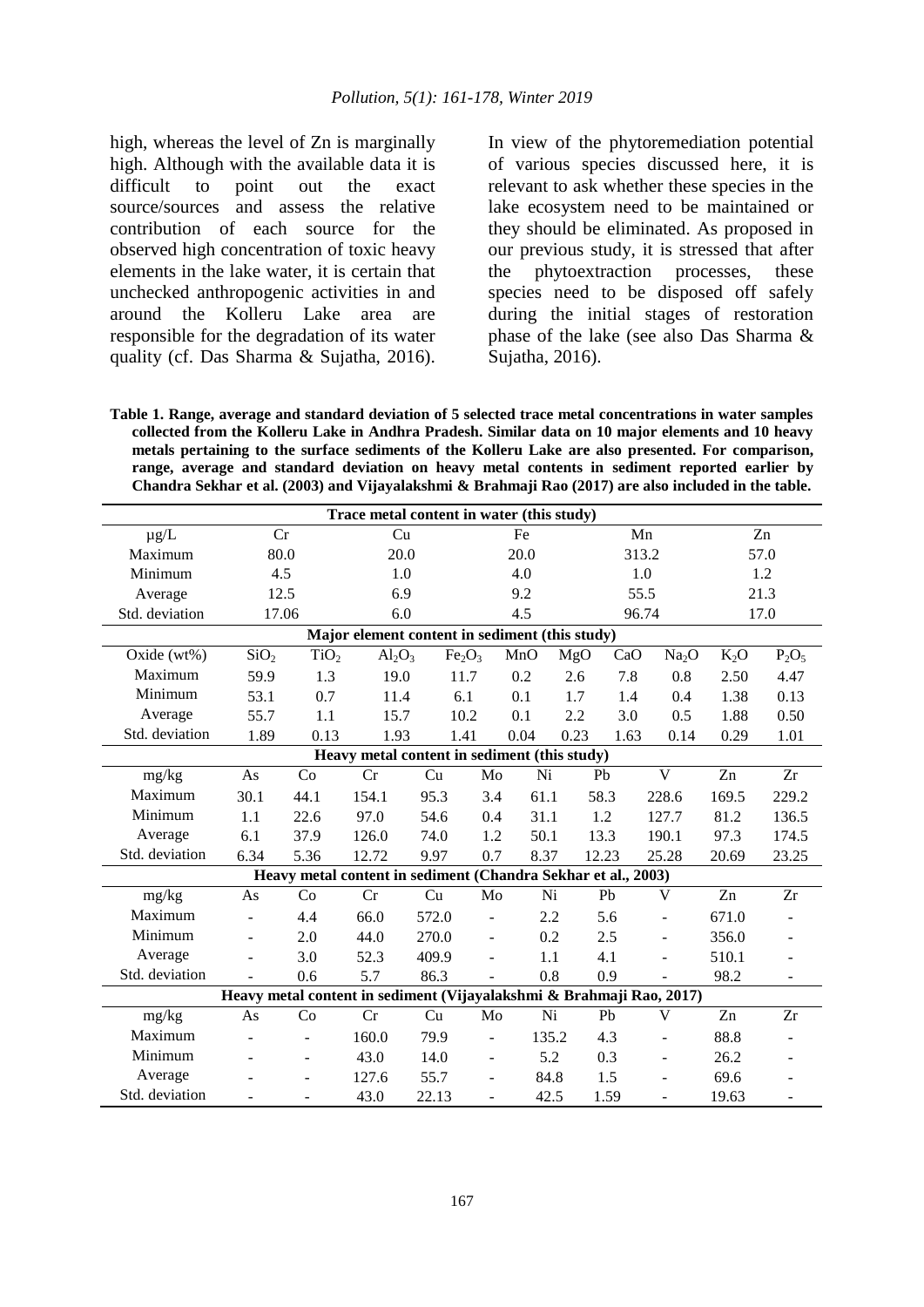

**Fig. 2. Plot showing heavy metal contaminated water chemistry of the Kolleru Lake. The normalized and average normalized ratios of some toxic trace metals in the water samples of the Kolleru Lake are plotted for (a) individual sampling site and (b) the entire lake, respectively. Note that values greater than 1 indicate enrichment and those lower than 1 specify depletion (for normalization, data from Langmuir, 1997 is used).**

The range, average concentration and standard deviation corresponding to each major and trace element analyzed in this study pertaining to 18 sediment samples are presented in Table-1. It is important to mention here that of all the sediments, sample number 8 is highly anomalous. In that it shows the maximum concentrations for As, Cr, Mo and Pb. Four other elemental concentrations (viz. Co, Cu, Ni and V) for this sample are also high (more than 0.8 times of the maximum value). Such high values perhaps reflect point source contamination and could originate from localized anomaly due to illicit dumping/discharge of contaminants.

It has been documented that the abundance of heavy metals in sediments normally follows the order as:  $Fe > Mn > Zn$  $> Cu > Pb > Cr > Ni$ , which corresponds to the natural progressive concentration of heavy metals in sediments (Turekian & Wedepohl, 1961). Almost similar ranking

was reported by many researchers in sediments from different aquatic bodies (e.g., Krupadam et al., 2003; Kumar et al., 2011; Vaezi et al, 2016; Amira & Leghouchi, 2018). It is interesting to note that with the exception of Cr, similar order was also observed for the Kolleru Lake sediments (see Table-1 for comparison) by Chandra Shekar et al. (2003). However, the ranking order observed in the present study differs for Cr and Ni, with the average concentration of Cr being very high  $\left(\frac{126 \text{ mg}}{kg}, \text{Table}-1\right)$ . The ranking order in the present study is almost similar to that of Anzali Wetland sediments reported by Esmaeilzadeh et al. (2016), where industrial, agricultural and municipal wastewaters flow into the wetland. In order to get an idea as to how the average abundances of various heavy metals analysed in the present study compare with those of one and half decade old data, the average abundances of heavy metals reported by Chandra Shekar et al. (2003) are presented in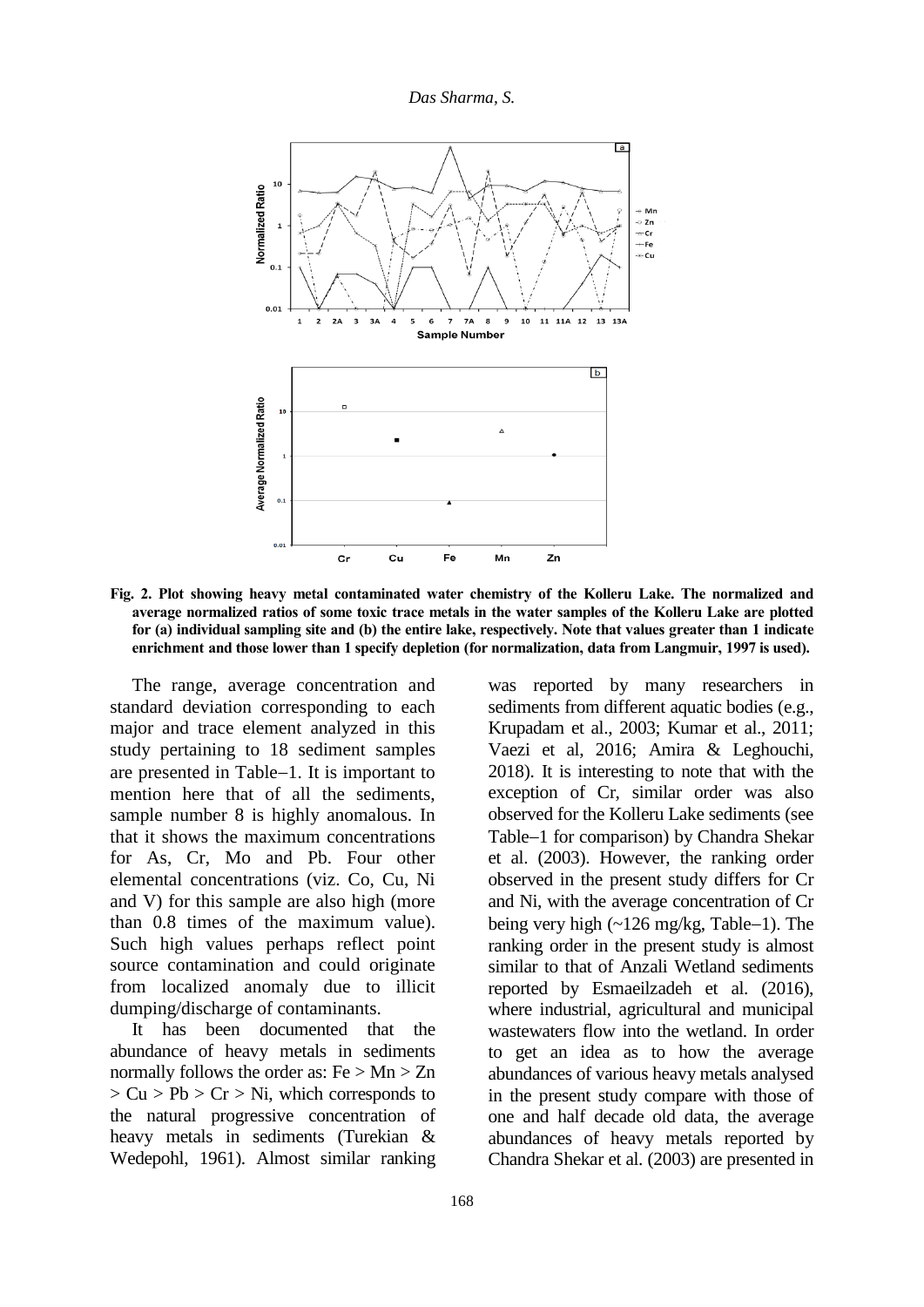Table-1. It can be noted from Table-1 that while the average abundances of Cr, Ni, Co and Pb of Kolleru Lake sediments exhibit considerable increase, those of Zn and Cu show depletion when compared with the data of Chandra Shekar et al. (2003). Therefore the present study points out that the average abundances of Cr, Ni, Co and Pb in the Kolleru Lake sediments have enhanced significantly with time, whereas those of Zn and Cu reduced considerably. Recent data on Zn and Cu reported by Vijayalakshmi & Brahmaji Rao (2017) for Kolleru Lake sediments also exhibit lower average abundances, whereas those of Cr and Ni show higher average concentrations (see Table–1). The results obtained in the present study are therefore in good agreement with those of Vijayalakshmi & Brahmaji Rao  $(2017)$  (see Table-1).

In the present study total metal concentration was measured by XRF method. However, it is now well established fact that in order to evaluate the possible toxicity or risk of environmental pollution due to heavy metals present in sediments, the types of association between metals and the sediment must be assessed. This can be undertaken by adopting sequential extraction techniques (e.g., Tessier et al*.*, 1979).Therefore in order to understand the abrupt drop in the average abundances of Cu and Zn as documented in the present study, reference can once again be made about the study of Chandra Shekar et al. (2003), who employed sequential extraction of metals from sediments. Based on the extractable contents of metals in sediments using sequential extraction scheme, these researchers argued that all metals were mainly associated with the oxidizable (organic matter bound) fraction and residual fraction as indicated by the partitioning patterns for Zn, Cd, Cu, Pb, Cr, Ni and Co in sediment samples. Such observation also allowed them to predict the mobility of metals in sediments and thereby their entry into human food chain. According to the results obtained by them, four metals

(Zn, Cd, Cu and Pb) are dominantly associated with the fraction which is mobile (exchangeable and carbonate bound). In other words, the bioavailability of these metals is more to aquatic life. The abrupt reduction in the average abundances of Zn and Cu in Kolleru Lake sediments reported in the present study may possibly be attributed to their bioavailability to aquatic life. The increase in the average abundances of Cr, Ni, Co and Pb with time is unambiguously a reflection of continued anthropogenic activities in the vicinity of the lake.

The data on heavy metal concentration was also subjected to statistical analyses. Based on the correlation matrix, analyses were performed to understand the interrelationship between heavy metals in the Kolleru Lake sediments. The results of the analysis are shown in Table-2. The correlation matrix shows positive correlations for the element pairs: As-Pb  $(r=0.98)$ , As-Mo  $(r=0.71)$ , Cr-Mo  $(r=0.6)$ ,  $Cr-Ni$  (r=0.59),  $Cr-Pb$  (r=0.59),  $Cu-Zn$  $(r=0.59)$ , Mo-Pb  $(r=0.74, Zr-V (r=0.73)$ , As–Cr ( $r= 0.56$ ), and Co–Ni ( $r=0.53$ ) etc. This suggests that these metal pairs are (i) either associated to the lake sediments because they probably have similarity in geochemical behaviour and a similar origin related to the chemical and physical weathering (Vaezi et al., 2015b) and/or (ii) an anthropogenic origin related to the discharge of wastewaters from domestic, industrial and agricultural activities (Zhang et al., 2011). In the case of Kolleru Lake sediments, it is inferred that the observed high metal contents originated from anthropogenic activities. This interpretation is supported by (i) observed increase in the average abundances of Cr, Ni, Co and Pb over a period of one and half decade (see data presented in Table-1 pertaining to this study and those reported earlier by Chandra Sekhar et al., 2003) and (ii) many analysed heavy metals are largely associated to the exchangeable phase as documented by Chandra Sekhar et al. (2003).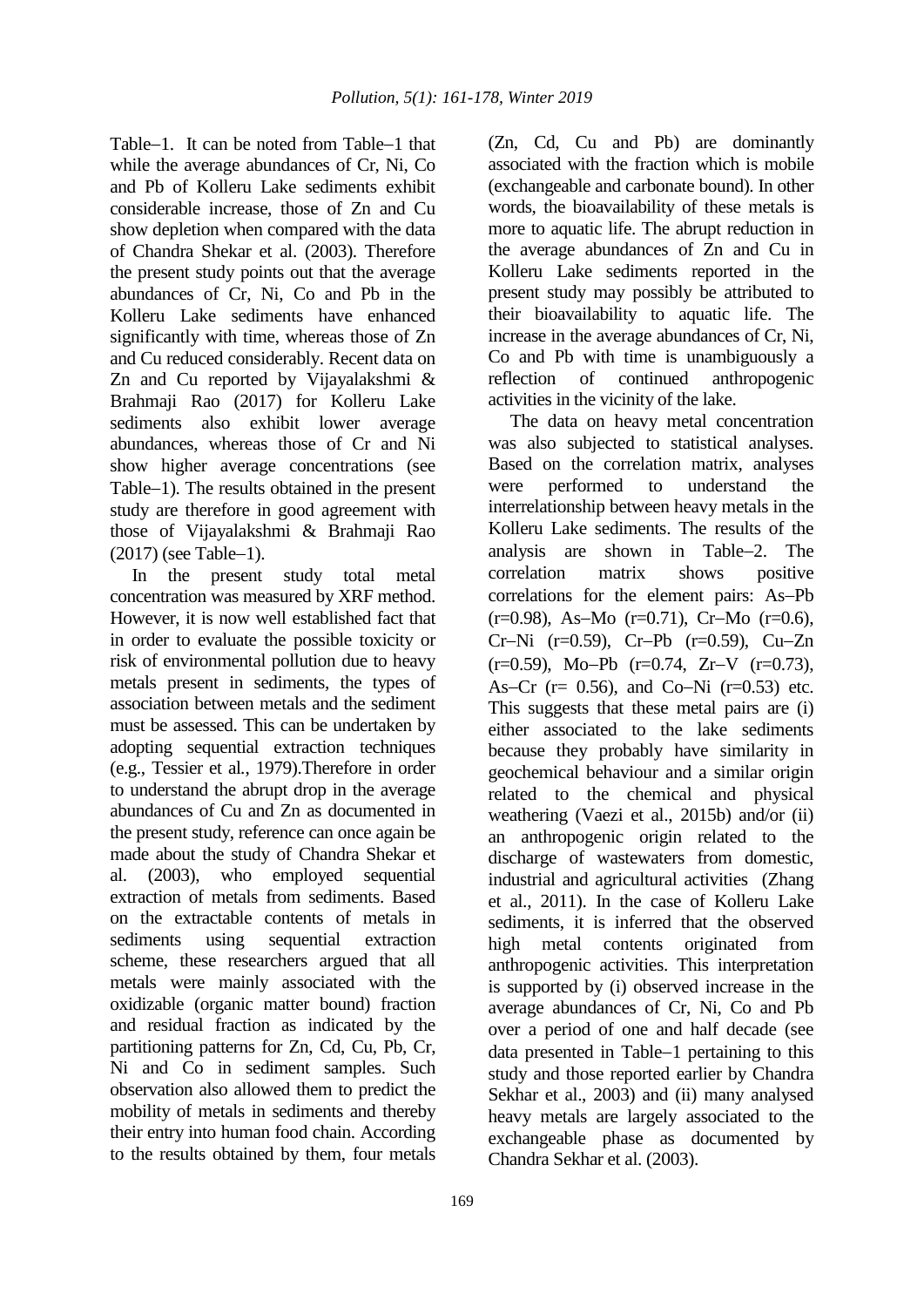| Element | As      | Co      | $\mathbf{C}$ r | <b>Cu</b> | Mo      | Ni      | Pb      |         | Zn   | Zr |
|---------|---------|---------|----------------|-----------|---------|---------|---------|---------|------|----|
| As      |         |         |                |           |         |         |         |         |      |    |
| Co      | $-0.11$ |         |                |           |         |         |         |         |      |    |
| Cr      | 0.56    | 0.44    |                |           |         |         |         |         |      |    |
| Cu      | 0.26    | 0.07    | 0.17           |           |         |         |         |         |      |    |
| Mo      | 0.71    | 0.21    | 0.60           | 0.23      |         |         |         |         |      |    |
| Ni      | 0.10    | 0.53    | 0.59           | $-0.01$   | 0.27    |         |         |         |      |    |
| Pb      | 0.98    | $-0.04$ | 0.59           | 0.18      | 0.74    | 0.21    |         |         |      |    |
| V       | $-0.16$ | 0.59    | 0.33           | 0.23      | $-0.15$ | 0.06    | $-0.20$ |         |      |    |
| Zr      | 0.33    | $-0.15$ | 0.38           | 0.59      | 0.38    | 0.16    | 0.27    | $-0.13$ |      |    |
| Zn      | $-0.30$ | 0.18    | 0.04           | 0.09      | $-0.28$ | $-0.24$ | $-0.39$ | 0.73    | 0.06 |    |

**Table 2. Correlation matrix of different heavy metals in Kolleru Lake sediments.**

Lake sediments can act as sink for a large number of contaminants that can be stored in the bed sediments. If the environmental conditions change within the sedimentary column, these sediments can become the source of pollution. In view of all these, four pollution indices have been estimated for the purpose of environmental risk assessment of the Kolleru Lake sediments. It is to be borne in mind that for the estimation of various pollution indices, the choice of an appropriate background assumes extreme importance. Different researchers have made use of compositions of various background references for the estimation of pollution indices (Förstner & Müller, 1973; Sinex & Helz, 1981; Salomon & Förstner, 1984; Chakravarty & Patgiri, 2009; Perunović et al, 2015; Poh & Tahir, 2017). These background references include (i) average shale (Turekian & Wedepohl, 1961), (ii) composition of the average continental crust (Taylor, 1964; Rudnick & Gao, 2003), (iii) composition of world soil baseline reference (Ure & Berrow, 1982), (iv) soil in relatively unpolluted areas and borehole sediment composition as a standard (Perunović et al., 2015), and (v) composition of world surface rock average (Martin & Meybeck, 1979).

In the present study in order to choose a suitable background, an ACNK diagram (Nesbitt & Young, 1984) corresponding to 18 sediment samples collected in this study from the Kolleru Lake is considered. Since degradation of feldspar and concomitant formation of clay minerals are the dominant processes during chemical weathering,

elements such as Ca, Na and K that are labile get removed easily from the feldspar during weathering. Therefore the abundance of these elements with respect to resistant elements can be used as a measure to deduce the extent of chemical weathering (Nesbitt & Young, 1984). The most intensely weathered samples plot in the top corner of the diagram, reflecting preponderance of Al-silicates. As plagioclase is more susceptible to weathering than K-feldspar, Ca and Na are leached preferentially over K, so that the slope of the weathering trend becomes sub-parallel to the A–CN boundary (see Nesbitt & Young, 1989). Figure 3 shows the ACNK diagram of Kolleru Lake sediments along with the compositions of average continental crust (Taylor, 1964) and average sediment (Taylor & McLennan, 2001). It can be seen that both the chosen backgrounds do represent well the weathering trend of the Kolleru Lake sediments, which is sub-parallel to the A-CN boundary. This diagram (Fig. 3) therefore forms the basis of choosing the suitable backgrounds (viz. average continental crust and/or average sediment) for this study in order to assess the environmental risk of the Kolleru Lake sediments.

Table-3 presents the background values of major element and heavy metal concentrations of average continental crust (Taylor, 1964) and average sediment (Taylor & McLennan, 2001). In addition to the above two backgrounds, a third background, viz., world surface rock average (Martin & Meybeck, 1979), has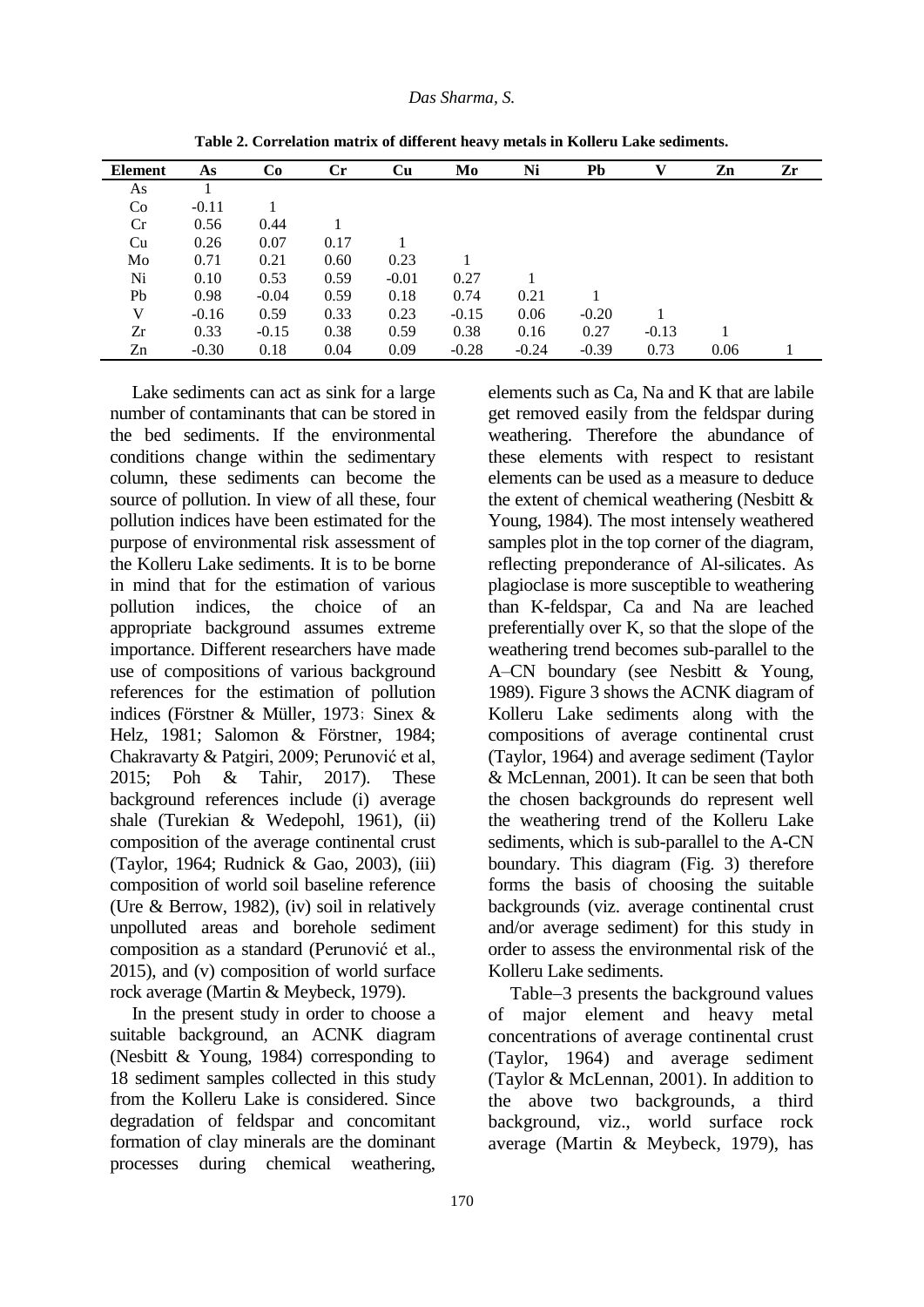also been considered in the present study (see Table-3). Compositions of all these have been used as references in this study for the estimation of enrichment factor, geoaccumulation index, contamination factor and pollution load index etc.



**Fig. 3. ACNK diagram for the Kolleru Lake sediments. The compositions of average crustal rock (Taylor, 1964) and average sediment (Taylor & McLennan, 2001) are also plotted in the diagram. The line subparallel to the A-CN join indicates the predicted weathering trend (Nesbitt & Young, 1989). Note that most of the sediment samples from Kolleru Lake plot along the predicted trend originating from average crustal rock or average sediment. This diagram therefore forms the basis for selection of suitable background in the present study for estimation of different pollution indices (see text for details).**

| Table 3. Average values of major element and heavy metal concentrations of various rock materials used |
|--------------------------------------------------------------------------------------------------------|
| as background. Assessment of metal pollution on surface sediments of Kolleru Lake was made by          |
| estimating enrichment factor, geoaccumulation index, contamination factor and pollution load index     |
| etc (see Table–4 and text).                                                                            |

| <b>Major</b> elements                                       |                          |      |             |                     |                          |      |      |                          |             |           |  |
|-------------------------------------------------------------|--------------------------|------|-------------|---------------------|--------------------------|------|------|--------------------------|-------------|-----------|--|
| $(wt\%)$                                                    | Si                       | Ti   | Al          | Fe                  | Mn                       | Mg   | Ca   | <b>Na</b>                | $\mathbf K$ | ${\bf P}$ |  |
| Average crustal rock<br>(Taylor, 1964)<br>Average sediment  | 28.15                    | 0.57 | 8.23        | 5.63                | 0.095                    | 2.33 | 4.15 | 2.36                     | 2.09        | 0.105     |  |
| (Taylor $\&$<br>McLennan, 2001)                             | 30.0                     | 0.45 | 7.1         | 4.0                 | 0.068                    | 1.85 | 6.40 | 1.25                     | 2.35        | 0.0665    |  |
| World surface rock<br>average (Martin $&$<br>Meybeck, 1979) |                          | 0.38 | 6.93        | 3.59                | 0.072                    |      |      |                          |             |           |  |
|                                                             |                          |      |             | <b>Heavy metals</b> |                          |      |      |                          |             |           |  |
| mg/kg                                                       | As                       | Co   | $_{\rm Cr}$ | Cu                  | Mo                       | Ni   | Pb   | $\mathbf{V}$             | Zn          | Zr        |  |
| Average crustal rock<br>(Taylor, 1964)                      | 1.8                      | 25   | 100         | 55                  | 1.5                      | 75   | 12.5 | 135                      | 70          | 165       |  |
| Average sediment<br>(Taylor $\&$<br>McLennan, 2001)         | $\overline{\phantom{a}}$ | 16   | 74          | 40                  | $\overline{\phantom{a}}$ | 40   | 17   | 110                      | 65          | 210       |  |
| World surface rock<br>average (Martin $&$<br>Meybeck, 1979) |                          |      | 97.0        | 32.0                | $\overline{\phantom{a}}$ | 49.0 | 20.0 | $\overline{\phantom{0}}$ | 129.0       |           |  |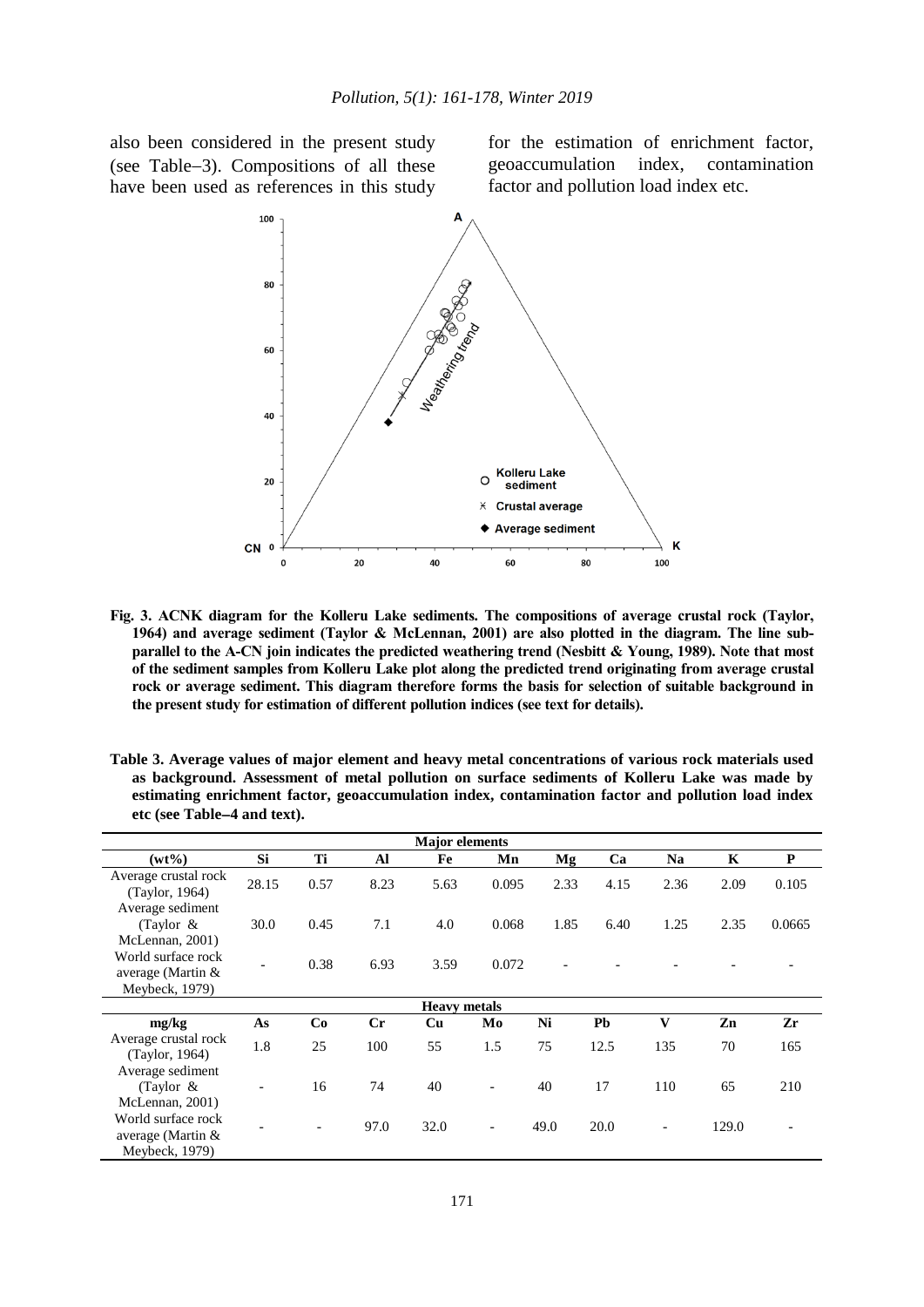The average *EF* values of measured trace metals relative to the concentrations of background elements used in this study for the Kolleru Lake sediments are presented in Table4. If 1<*EFmetal*<5, then the contamination level is not very significant and it only means minimal to moderate metal accumulation at the sampling sites relative to the background (Sutherland, 2000). Using this criterion it can be inferred that the Kolleru Lake sediment is not much contaminated with the studied metals (*EF*< 5). However, there are some metals which show slight enrichment as indicated by their  $EF > 1$  value (see Table-4). When average crustal rock is considered as the background (Taylor, 1964), the mean values of *EF*>1 are exhibited by As, Co, Cr, Cu, Pb, V, Zn and Zr. Using average sediment compositions as the background (Taylor & McLennan, 2001), the metals which are characterized by average *EF* of more than 1 are Co, Cr, Cu, Mn, Ni, V and Zn etc. For world surface rock (Martin & Meybeck, 1979) as background, the metals which show minor enrichment are Cr, Cu and Mn (see Table-4). The estimated average

**Table 4. Estimated average values of enrichment factors, geoaccumulation indices, contamination factors and pollution load index for various toxic elements present in the Kolleru Lake sediments. It is important to note that according to Müller (1969) instruction, wherever and whenever a negative value is obtained for geoaccumulation index, it should be replaced by zero. The choice of average crustal rock and average sediment as background references is justified based on weathering trend of Kolleru Lake sediments in the ACNK diagram. In addition, a third background reference, world surface rock, is also chosen for estimation of the pollution indices (see text for details).** 

| Considering aluminium as immobile element, average enrichment factors $(EF)$ for various toxic elements |                      |                            |                       |                |                                                                 |                          |                       |                         |                |                      |                          |
|---------------------------------------------------------------------------------------------------------|----------------------|----------------------------|-----------------------|----------------|-----------------------------------------------------------------|--------------------------|-----------------------|-------------------------|----------------|----------------------|--------------------------|
| Background taken<br><b>as</b>                                                                           | $EF_{As}$            | $EF_{Co}$                  | $EF_{Cr}$             | $EF_{Cu}$      | $EF$ <sub>Mn</sub>                                              | $EF_{Mo}$                | $EF_{Ni}$             | $EF_{Pb}$               | $EF_V$         | $EF_{Zn}$            | $EF_{Zr}$                |
| <b>ACR</b>                                                                                              | 3.3                  | 1.5                        | 1.3                   | 1.4            | 1.0                                                             | 0.8                      | 0.7                   | 1.1                     | 1.4            | 1.4                  | 1.1                      |
| AS                                                                                                      | $\blacksquare$       | 2.0                        | 1.5                   | 1.6            | 1.3                                                             | $\blacksquare$           | 1.1                   | $\blacksquare$          | 1.5            | 1.3                  | 0.7                      |
| WSR                                                                                                     |                      | ÷.                         | 1.1                   | 2.0            | 1.2                                                             |                          | 0.9                   | 0.6                     | $\overline{a}$ | 0.7                  | $\blacksquare$           |
| Average geoaccumulation indices ( $I^{metal}$<br>$\frac{u}{geo}$ ) for various toxic elements           |                      |                            |                       |                |                                                                 |                          |                       |                         |                |                      |                          |
| Background taken<br>as                                                                                  | $I^{As}_{\quad geo}$ | $I^{Co}_{\phantom{Co}geo}$ | $I^{Cr}_{\text{geo}}$ | $I^{Cu}_{geo}$ | $I^{Mn}$<br>geo                                                 | $I^{Mo}_{\quad geo}$     | $I^{Ni}_{\quad\,geo}$ | $I^{Pb}$ <sub>geo</sub> | $I_{geo}^V$    | $I^{Zn}_{\quad\,\,}$ | $I^{Zr}_{\;\;geo}$       |
| <b>ACR</b>                                                                                              | 1.05                 | 0.0                        | $0.0\,$               | $0.0\,$        | 0.0                                                             | 0.0                      | $0.0\,$               | 0.0                     | 0.0            | 0.0                  | 0.0                      |
| AS                                                                                                      | ÷                    | 0.64                       | 0.18                  | 0.29           | 0.0                                                             | $\overline{\phantom{a}}$ | 0.0                   | 0.0                     | 0.19           | 0.0                  | 0.0                      |
| WSR                                                                                                     |                      | -                          | $0.0\,$               | 0.61           | 0.0                                                             |                          | 0.0                   | 0.0                     |                | 0.0                  | $\overline{\phantom{a}}$ |
|                                                                                                         |                      |                            |                       |                | Average contamination factors $(CF)$ for various toxic elements |                          |                       |                         |                |                      |                          |
| Background taken<br><b>as</b>                                                                           | $CF_{As}$            | $CF_{Co}$                  | $CF_{Cr}$             | $CF_{Cu}$      | $CF_{Mn}$                                                       | $CF_{Mo}$                | $CF_{Ni}$             | $CF_{Pb}$               | $CF_V$         | $CF_{Zn}$            | $CF_{Zr}$                |
| <b>ACR</b>                                                                                              | 3.4                  | 1.5                        | 1.3                   | 1.3            | 0.7                                                             | 1.0                      | 0.7                   | 1.1                     | 1.4            | 1.4                  | 1.1                      |
| AS                                                                                                      |                      | 2.4                        | 1.7                   | 1.9            | 1.4                                                             | $\overline{\phantom{a}}$ | 1.3                   |                         | 1.7            | 1.5                  | 0.8                      |
| WSR                                                                                                     |                      | $\overline{\phantom{a}}$   | 1.3                   | 2.3            | 1.4                                                             | $\overline{\phantom{a}}$ | 1.0                   | 0.7                     | $\blacksquare$ | 0.8                  | $\overline{\phantom{a}}$ |

Pollution Load Index (*PLI*) based on equation (4). *CF* values for different backgrounds have been used. *PLI* (based on average  $CF_{As}$ ,  $CF_{Co}$ ,  $CF_{C}$ ,  $CF_{C}$ ,  $CF_{C}$ ,  $CF_{P}$ ,  $CF_{Y}$ ,  $CF_{Zn}$ , and  $CF_{Zr}$  with ACR as background) 1.45 *PLI* (based on average  $CF_{C_o}$ ,  $CF_{C_p}$ ,  $CF_{C_w}$ ,  $CF_{M_n}$ ,  $CF_{N_i}$ ,  $CF_{V_i}$ , and  $CF_{Z_n}$  with AS as background) 1.66 *PLI* (based on average *CFCr, CFCu,* and *CFMn* with WSR as background) 1.60

ACR= Average crustal rock (Taylor, 1964)

AS= Average sediment (Taylor & McLennan, 2001)

WSR= World surface rock average (Martin & Meybeck, 1979)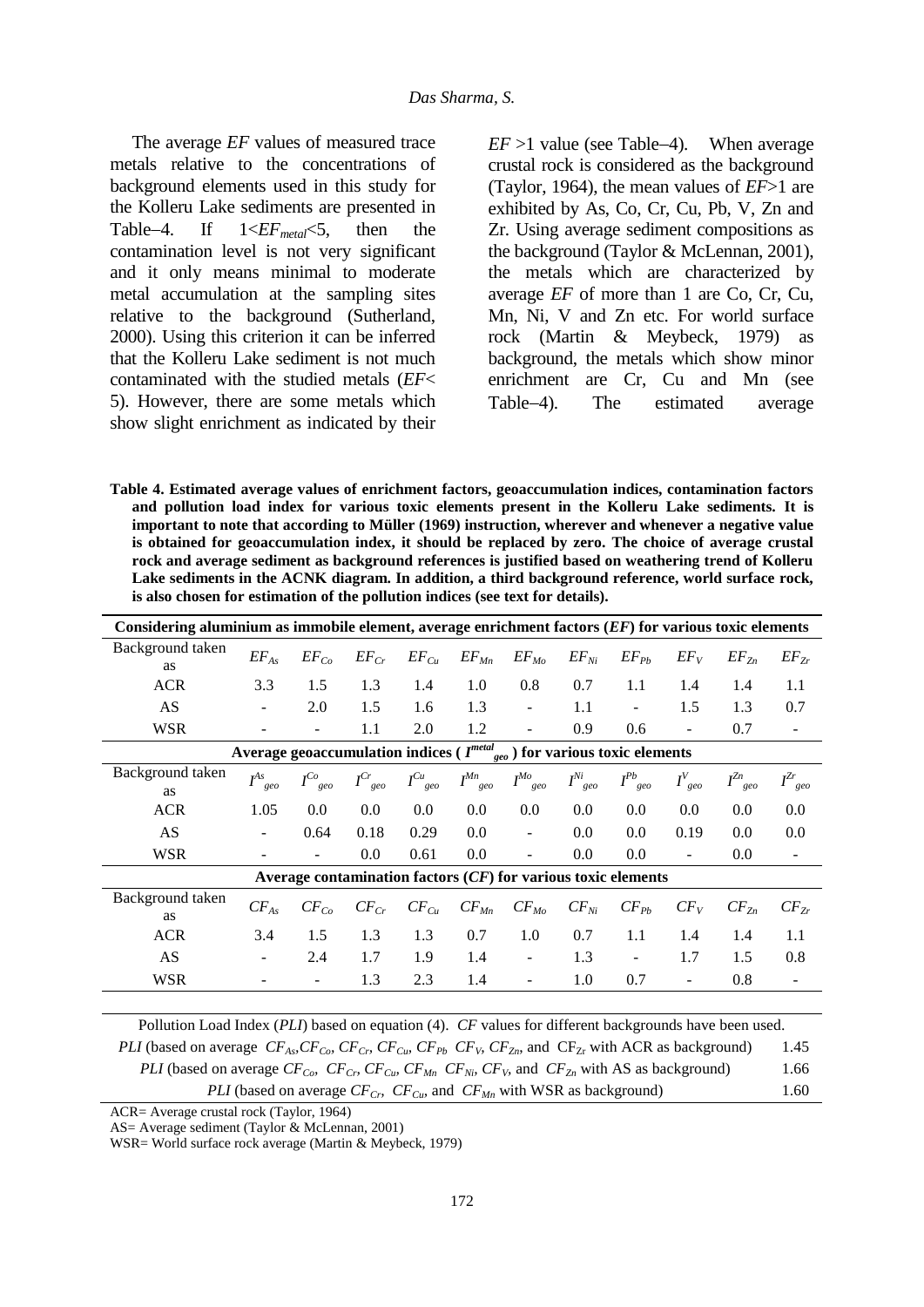geoaccumulation indices (*I metal geo*) of various trace metals in the sediments of the Kolleru Lake are also presented in Table-4.Taking average crustal rock composition as the background (Taylor, 1964), it can be seen that with the exception of arsenic, the average *I metal geo* values for all the studied trace metals are characterized by  $I^{metal}$ <sub>geo</sub>=0, indicating mostly unpolluted sediment quality. This is in contrast with our previous observation where trace metals such as As, Co, Cr, Cu, Pb, V, Zn and Zr in Kolleru Lake sediments are characterized by average *EF* values of  $>1$ , indicating minor to moderate enrichment. Therefore *I metal geo* values have been estimated using compositions of average sediment (Taylor & McLennan, 2001) as well as world surface rock average (Martin & Meybeck,

1979) as backgrounds. It can be seen that the estimated  $I^{metal}$ <sub>geo</sub> values for at least four elements, viz., Co, Cr, Cu and V are characterized by moderate positive values and are in conformity with the estimated average *EF* values of these trace metals (see Table-4 and Fig. 4). It may also be pointed out that both average  $EF_{As}$  and  $I_{geo}^{As}$  values are more than one (3.3 and 1.05, respectively; see Table-4) when composition of the average continental crust is taken as the background. However, it is believed that such an observation has nothing to do with arsenic contamination of Kolleru Lake sediments and it may be an artefact of extremely low content of arsenic (1.8 mg/kg) in the average crustal rock.



**Fig. 4. Average enrichment factor plotted against average geoaccumulation index with respect to average sediment as the background. Concentrations of various toxic metals are considered in the present study to assess the risk associated with the sediment quality of the Kolleru Lake. The horizontal and vertical error bars indicate the standard deviations on average values corresponding to each point. At least four elements (viz. Co, Cr, Cu and V) present in the Kolleru Lake sediments are characterized by average** *EF***> 1 and average** *Igeo***> 0, indicating minor to moderate contamination. It may be noted that according to Müller (1969) instruction, wherever and whenever a negative value is obtained for geoaccumulation index, it should be replaced by zero (Mn and Zn).** 

The pollution load index (*PLI*) was proposed by Tomlinson et al. (1980). This parameter provides a measure to assess the sediment quality over an area if the average contamination factor (*CF*) is considered. For example, if *PLI* value is zero then the quality of the sediment is considered to be perfect. On the other hand, if this parameter is close

to 1.0 then it is inferred that the contaminants are present in the study area, but it is only at the baseline levels. However, *PLI* >1.0 is indicative of progressive deterioration of the study area (Tomlinson et al., 1980). In order to estimate *PLI* value, the contamination factors with respect to any suitable background need to be determined first. The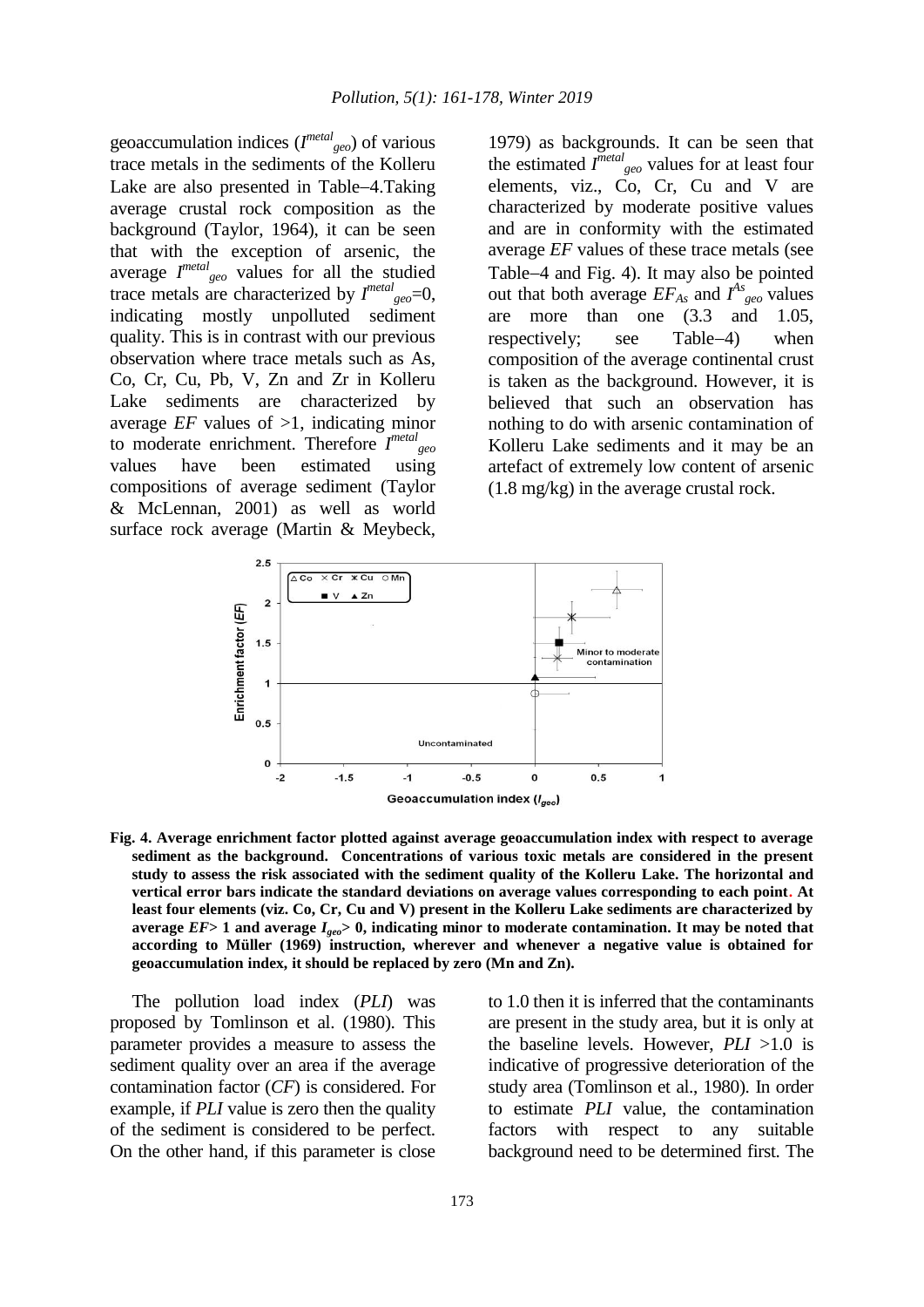average contamination factors (*CF*) for Kolleru Lake sediments are estimated for various toxic elements using compositions of average continental crust (Taylor, 1964), average sediment (Taylor & McLennan, 2001) and world surface rock average (Martin & Meybeck, 1979) as backgrounds (see Table-4). Using these average *CF* values, *PLI* in sediments of Kolleru Lake has been calculated. In the computation of *PLI*, average *CF* values of only those toxic metals are used for which *CFmetal average* >1. These *PLI* values corresponding to various backgrounds are presented in Table-4. It can be seen that all the values are greater than 1.0, indicating initiation of deterioration of the study area. Toxic metals such as Co, Cr, Cu, Mn, V and Zn are of major concern. It is also important to note that the results on *PLI* are in conformity with those of average  $EF_{metal}$  and  $I^{metal}$ <sub>geo</sub> values presented above (see also Table-4 and Fig. 4).

Summarizing the results obtained from  $EF_{metal}$ ,  $I^{metal}$ <sub>geo</sub>,  $CF_{metal}$  and  $PLI$  (Table–4 and Fig. 4), the following inferences can be drawn: (i) the average concentrations of some heavy metals (Co, Cr, Cu, Mn, V and Zn) in the Kolleru Lake sediments are higher than the background values, (ii) these results are also consistent with the dissolved heavy metal contents in water samples of the Kolleru Lake that were collected from the same location along with the sediments, (iii) the average contents of all other heavy metals are low relative to the background and they do not pose any threat to the lake ecosystem (see Table $-4$ ), (iv) the choice of background is extremely important to assess the extent of metal pollution in the sediment, and (v) the use of ACNK diagram in conjunction with concentrations of average sediments (Taylor & McLennan, 2001) and/or world surface rock average (Martin & Meybeck, 1979) as backgrounds are found to yield the most consistent results pertaining to enrichment factors, geoaccumulation

indices, contamination factors for the Kolleru Lake sediments.

The bioavailability of any toxic trace metal present in the sediment depends upon the chemical form and concentration of the metal (Kwon et al., 2001). Toxic trace metals in sediments with higher labile fractions are potential sources for mobility and bioavailability in the aquatic ecosystems (Mohiuddin et al., 2010). Chandra Sekhar et al. (2003) carried out a study on the bioaccumulation of sedimentbound heavy metals by some edible fishes of the Kolleru Lake. These researchers concluded that large fractions of Zn, Cd and Cu were associated with mobile fraction of sediment and therefore these metals showed greater bioaccumulation in fish. They further suggested that the fishes of Kolleru Lake are contaminated and are not suitable for human consumption.

Based on the results obtained in our previous study (Das Sharma & Sujatha, 2016), several measures were recommended for the environmental rehabilitation of the lake and its surroundings. One of the suggestions was to clean up of lake bed at regular intervals in order to prevent piling up of huge sediments and residues that drain into the lake. It was envisaged that such periodic cleaning measure would ensure deep lake bed and would also facilitate recharge of large volumes of freshwater during the rainy reasons, besides ensuring free flow of water in the lake. However, based on the present study, where it has been demonstrated that the lake sediments are minor to moderately contaminated with certain toxic metals such as Co, Cr, Cu, V and Zn two relevant questions arise. Firstly, where to dump these contaminated sediments? Secondly, how to get rid of the toxic metals from the sediments? As regard to the first question, the sediments can be dumped at some designated site, chosen in such a way that there is perfect balance amongst the cost of transport, proximity of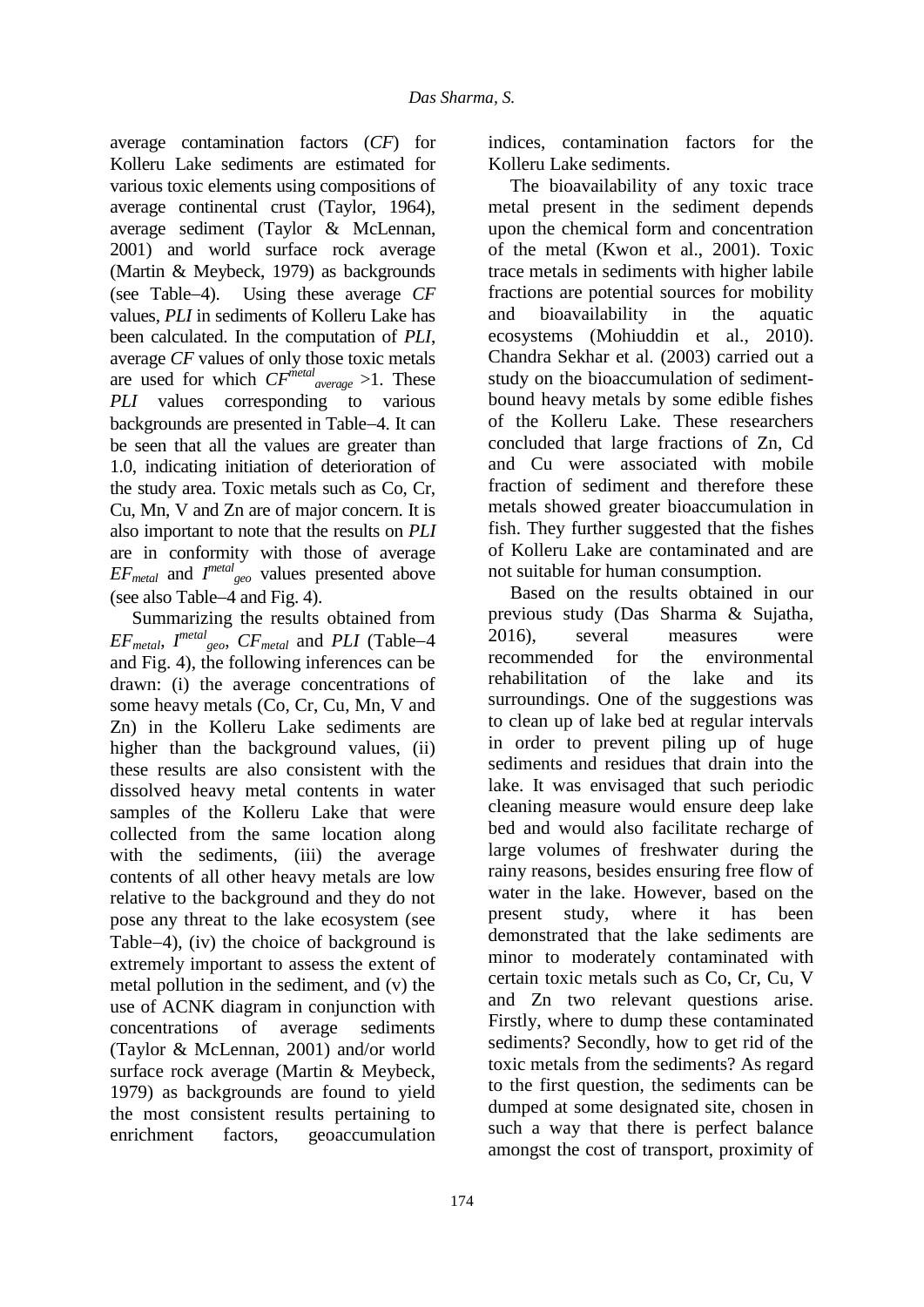the site to the lake and ecology of the area. Coming to the second question, it is envisaged that since the degree of contamination due to presence of toxic metals like Co, Cr, Cu, V and Zn range from minor to moderate (see Table-4), phytoremediation of these heavy metals appears to be the most suitable option for several reasons as highlighted below.

- (i) Phytoremediation is an appropriate technique if the level of contamination is low;
- (ii) More than 400 plant species are presently known (Lasat, 2000; Schmidt, 2003) which have the natural tendency to accumulate very high metal concentrations;
- (iii) It is an extremely cost-effective method (Garbisu & Alkorta, 2001) compared to the other remedial processes;
- (iv) The method poses little imminent risk to human health or the environment;
- (v)It offers a green and environmentally friendly technique and hence likely to be accepted by everyone.

With the above-cited advantages of phytoremediation, it is also significant to note that the method is simple, and it uses living green plants for removal, degradation or containment of contaminants in soils, sludges, sediments, surface water and groundwater (Cunningham & Ow, 1996; Helmisaari et al., 2007). As a follow-up action of the phytoremediation process, it is recommended that the domestic sewage and the industrial effluents originating from various anthropogenic activities (sugar factories, distilleries, tanneries, agrochemical establishments, paper mills and rice mills etc.) need to be treated on a regular basis with proper monitoring so that the heavy metal pollution of the lake sediments and waters is avoided to a great extent.

### **CONCLUSIONS**

The results obtained in this study indicate

that the lake water is contaminated to variable degrees with certain heavy metals. These metals are chromium, copper, manganese and zinc. An assessment of sediment quality through several pollution indices (e. g., enrichment factor, geoaccumulation index, contamination factor and pollution load index) also corroborate the contamination of lake sediments with heavy metals like Co, Cr, Cu, Mn, V and Zn. The observed heavy metal contents in lake water and sediment have increased with time when compared to the one and half decade old data. Therefore these metals owe their origin to diverse nature of industrial effluents that enter the lake through different channels, besides domestic sewage and agricultural runoff. The extent of sediment contamination, however, is in its initial stage ranging from minor to moderate. These results are expected to be of significant help to future researchers in order to evaluate the relative availability of these elements to biological communities and their impact on reactions and transformations. It is satisfying that the Government of Andhra Pradesh has been trying its best for the restoration of this fragile ecosystem using various measures. However, concerted efforts are needed on local and regional scales to promote mass awareness program and save the lake from its impending disaster. This should be followed by restoration measures where research organizations, industries, government and private agencies can join and work together in harmony.

## **APPENDIX-A**

Characterization of the extent of anthropogenic contamination is often carried out by estimating enrichment factor (*EF*), which provides the enrichment ratio. The *EF* values can be estimated using the equation *EF*  $[(C_{metal}/C_x)_{sample}]/[(C_{metal}/C_x)_{background}],$ 

where  $C_{metal}$  and  $C_x$  represent the concentrations of studied metal and any immobile element, respectively. Several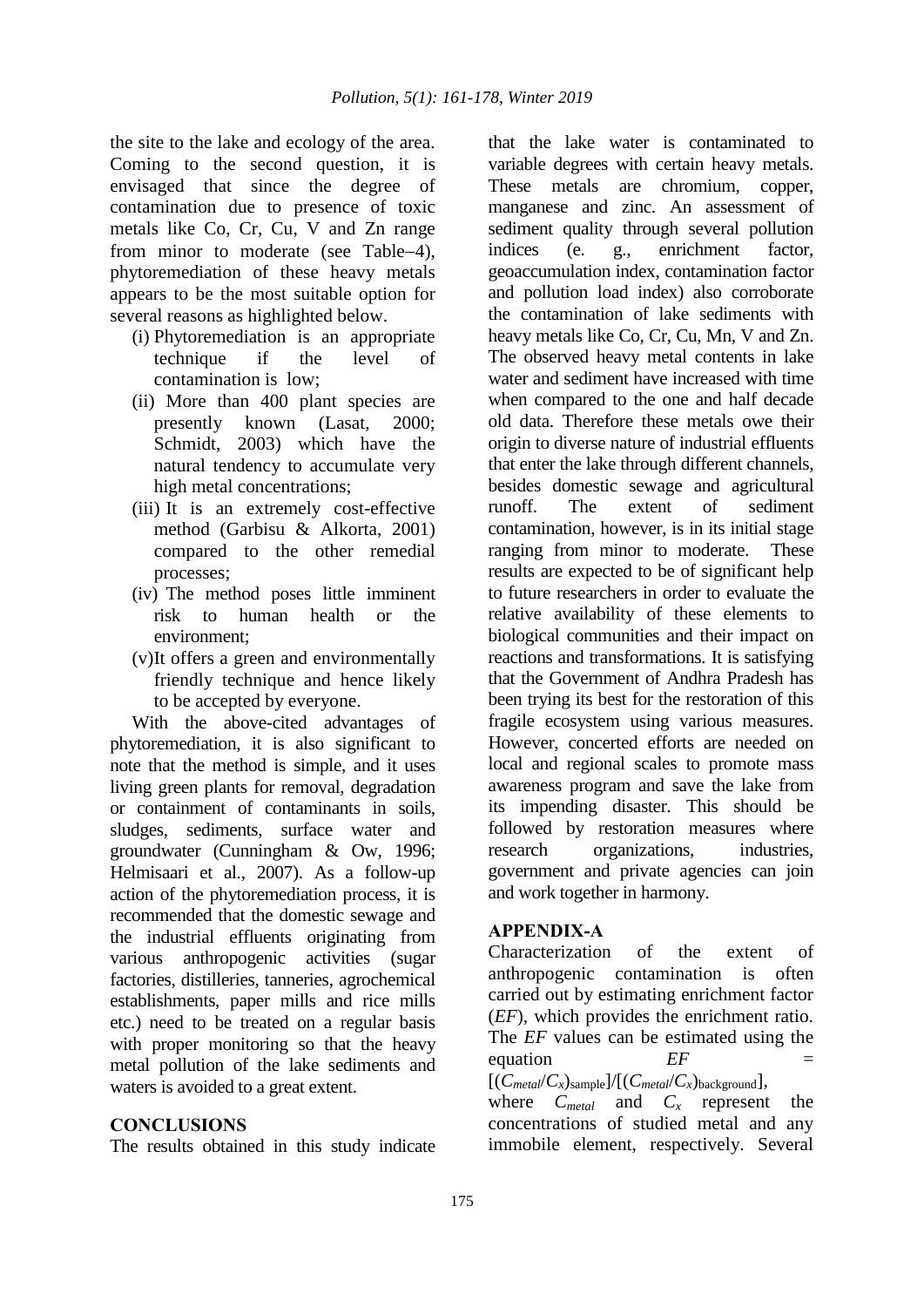immobile elements (both major and trace) have been considered by different researchers. The major immobile elements include aluminium (Chatterjee et al., 2007), iron and titanium (Zhang et al., 2007). Immobile trace metals like Sc and Zr have also been used in the estimation of *EF* (e. g., Blaser et al., 2000). In the present study, aluminium is chosen as immobile metal for the estimation of *EF*.

The geoaccumulation index (*Igeo*) was defined by Müller (1969) to determine the metal contamination in sediments and is expressed as  $I_{geo} = \log_2[(C_n)/(1.5 \times B_n)],$ where  $C_n$  is the measured concentration in the sample for the metal *n* and  $B_n$  is the background value (in shale) for the metal *n.* The factor 1.5 is used to account for the possible variations of background data originating from lithological variations.

Contamination factor is estimated to ascertain the level of contamination (Häkanson, 1980) and is expressed as *CF* = (Conc. of metal  $X$ )<sub>sample</sub>/(Conc. of metal X)background

The pollution load index was proposed by Tomlinson et al. (1980). The pollution load index is calculated according to the equation  $PLI = [CF_I \times CF_2 \times CF_3 ... \times CF_n]^{1/n}$ , where n is the number of analyzed metals and *CF<sup>n</sup>* is the contamination factor of metal n (see equation on *CF*). In other words, *PLI* is the nth root of the product of n contamination factors (*CF* values).

### **Acknowledgements**

I am thankful to Dr. A. R. Karbassi and two anonymous reviewers for critically reviewing the original submission and suggesting improvements.

#### **REFERENCES**

Amaraneni, S. R. (1997). Studies on pollution problems of Kolleru Lake with special reference to pesticides, polycyclic aromatic hydrocarbons and heavy metals. unpublished Ph.D. Thesis, Andhra University, Vishakapatnam, India.

Amaraneni, S. R. and Pillala, R. R. (2000). Environmental impact of aquaculture on Kolleru lake. Indian J. Environ. Toxicol*.*, 10(1)**,** 1–4.

Amaraneni, S. R. and Pillala, R. R. (2001). Concentration of pesticide residue in tissues of fish from Kolleru lake, India. Environ. Toxicol*.*, 16(6)**,** 550–556.

Amira, W. and Leghouchi, E. (2018). Assessment of heavy metal pollution in sediments and their bioaccumulation in *Phragmites australis* from Nil river (Jijel-Algeria). Global NEST Journal, 20. Retrieved Sept. 15, 2018 from https://journal.gnest.org/sites/default/files/Submissi ons/gnest\_02488/gnest\_02488\_proof.pdf

APHA (1995). Standard methods for the examination of water and wastewater.  $19<sup>th</sup>$  edition, American Public Health Association, Washington, D. C.

Azeez, P. A., Ashok Kumar, S., Choudhury, B. C., Sastry, V. N. V. K., Upadhyay, S., Reddy K. M. and Rao, K. K. (2011). Report on the proposal for downsizing the Kolleru Wildlife Sanctuary (+5 to +3 feet contour). Submitted to the Ministry of Environment and Forests, Government of India. Retrieved Nov. 18, 2017 from www.thehindu.com/multimedia/.../Kolleru Report9 Apri 549380a.pdf.

Blaser, P., Zimmermann, S., Luster, J. and Shotyk, W. (2000). Critical examination of trace element enrichments and depletions in soils: As, Cr, Cu, Ni, Pb, and Zn in Swiss Forest Soils. Sci. Tot. Environ*.*, 249(1-3), 257–280.

Chakravarty, M. and Patgiri, A. D. (2009). Metal Pollution Assessment in Sediments of the Dikrong River, N.E. India. J. Human Ecol., 27(1), 63–67.

Chandra Sekhar, K., Chary, N. S., Kamala, C. T., Raj, D. S. and Rao, A. S. (2003). Fractionation studies and bioaccumulation of sediment-bound heavy metals in Kolleru lake by edible fish. Environ. Intl., 29(7)**,** 1001–1008.

Chatterjee, M., Silva, F. E. V. and Sarkar, S. K. (2007). Distribution and possible source of trace elements in the sediment cores of a tropical macrotidal estuary and their ecotoxicological significance. Environ. Intl., 33(3), 346–356.

Cunningham, S. D. and Ow, D. W. (1996). Promises and prospects of phytoremediation. Plant Physiol., 110(3), 715–719.

Dahdouh-Guebas, F., Collin, S., Lo Seen, D., Rönnbäck, P., Depommier, D., Ravishankar, T. and Koedam, N. (2006). Analysing ethnobotanical and fishery-related importance of mangroves of the East-Godavari Delta (Andhra Pradesh, India) for conservation and management purposes. J. Ethnobiol. Ethnomed., 2(1), 24.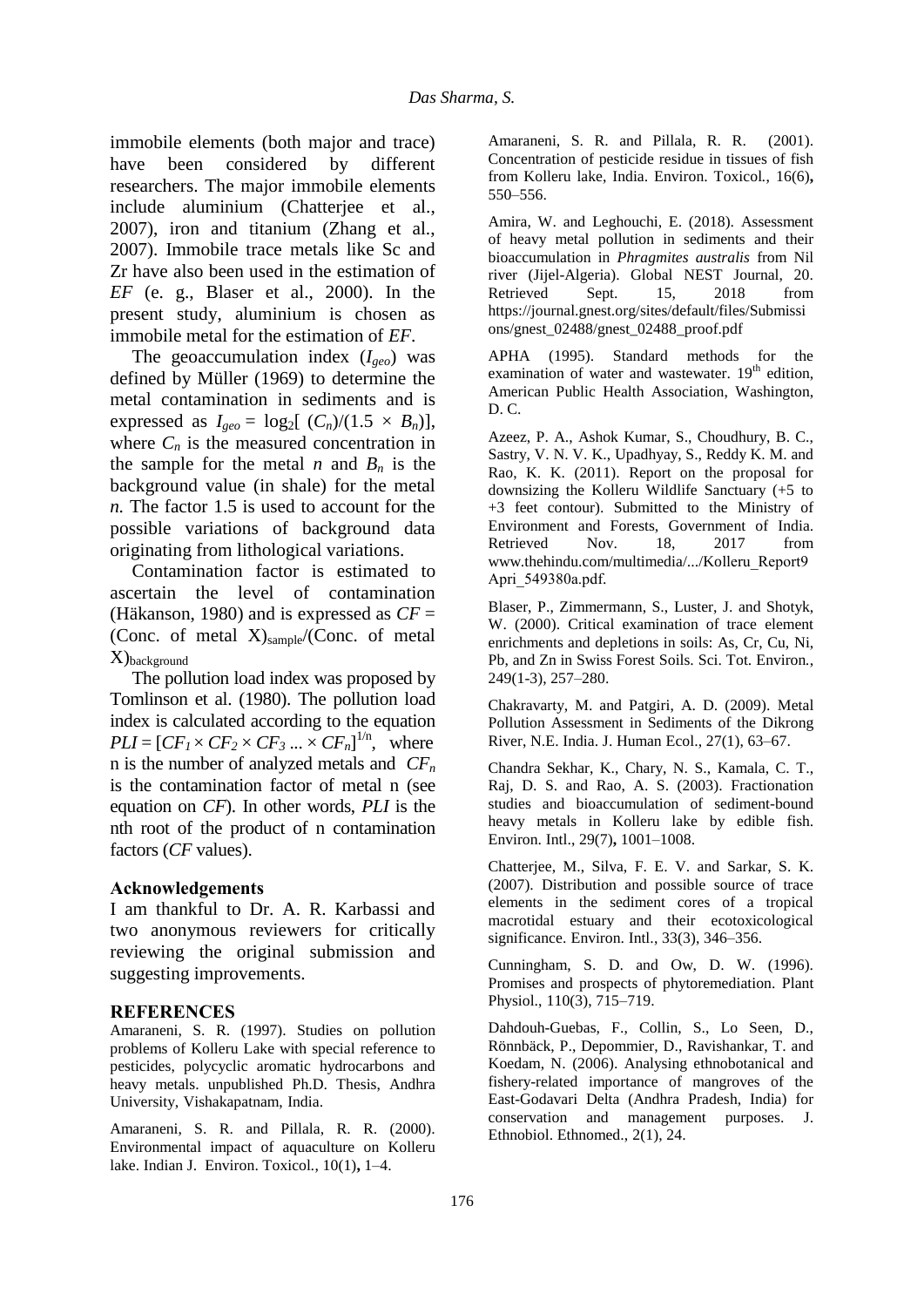Das Sharma, S. and Sujatha, D. (2016). Characterization of the water chemistry, sediment  $^{13}$ C and  $^{18}$ O compositions of Kolleru Lake—a Ramsar wetland in Andhra Pradesh, India. Environ. Monit. Assess., 188(7), 409.

Dhote, S. and Dixit, S. (2009). Water quality improvement through macrophytes*—*a review. Environ. Monit. Assess., 152(1-4), 149–153.

Esmaeilzadeh, M., Karbassi, A. R. and Moattar, F. (2016). Assessment of metal pollution in the Anzali Wetland sediments using chemical partitioning method and pollution indices. Acta Oceanol. Sinica, 35(10), 28– 36.

FAO (2015). Lakes and rivers key to livelihoods of millions. Food and Agriculture Organization of the United Nations. Retrieved Sept. 14, 2018 from http://www.fao.org/news/story/en/item/276122/icode/

Förstner, U. and Müller, G. (1973). Heavy metal accumulation in river sediments: a response to environmental pollution. Geoforum, 4(2), 53–61.

Freeze, R. A. and Cherry, J. A. (1979). Groundwater, Prentice Hall Inc., New Jersey, pp. 604.

Garbisu, C. and Alkorta, I. (2001). Phytoextraction: a cost-effective plant-based technology for the removal of metals from the environment. Bioresource Technol., 77(3), 229– 236.

Gupta, S. C., Rathore, G. S. and Mathura, G. C. D. (2001). Hydro-chemistry of Udaipur lakes. Indian J. Environ. Health, 43(1)**,** 38–44.

Häkanson, L. (1980). An ecological risk index for aquatic pollution control: a sedimento-logical approach. Water Res., 14(8), 975–1001.

Hargalani, F. Z., Karbassi, A., Monavari, S. M. Azar, P. A. (2014). A novel pollution index based on the bioavailability of elements: a study on Anzali wetland bed sediments. Environmental Monitoring and Assessment, 186(4), 2329–2348.

Helmisaari, H. S., Salemaa, M., Derome, J., Kiikkilö, O., Uhlig, C. and Nieminen, T. M. (2007). Remediation of heavy metal contaminated forest soil using recycled organic matter and native woody plants. J. Environ. Quality, 36(4), 1145–1153.

Huy, N. Q., Luyen, T. V., Phe, T. M. and Mai, N. V. (2002) .Toxic elements and heavy metals in sediments in Tham Luong Canal, Ho Chi Minh City, Vietnam. Environ. Geol., 43, 836–841.

ISRO (2011). National Wetland Atlas: Andhra Pradesh. Space Applications Centre, Indian Space Research Organization, Ahmedabad, India.

Iwasaki, S. and Shaw, R. (2009). Linking human security to natural resources: Perspective from a fishery resource allocation system in Chilika lagoon, India. Sustain. Sci., 4(2), 281–292.

Karupadam, R. J., Sarin, R. and Ajaneyulu, Y. (2003). Distribution of trace metals and organic matter in the sediments of Godavary estuary of Kakinada Bay, East coast of India. Water, Air, Soil Pollut., 150, 299– 305.

Koff, T., Vandel, E., Marzecová, A., Avi, E. and Mikomägi, A. (2016). Assessment of the effect of anthropogenic pollution on the ecology of small shallow lakes using the palaeolimnological approach. Estonian J. Earth Sci., 65(4), 221–233.

Krishna, A. K., Murthy, N. N. and Govil, P. K. (2007). Multielement Analysis of Soils by Wavelength-Dispersive X-ray Fluorescence Spectrometry. Atomic Spectroscopy, 28(6), 202– 214.

Kumar, B., Shah, R. and Mukherjee, D. (2011). Geochemical distribution of heavy metals in sediments from sewage fed fish ponds from Kolkata Wetlands, India. Chem. Speciat. Bioavail., 23(1), 24–32.

Kwon, Y. T., Lee, C. W. and Ahn, B. Y. (2001). Sedimentation pattern and sediments bioavailability in a wastewater discharging area by sequential metal analysis. Microchem. J., 68 (2–3), 135–141.

Langmuir, D. (1997). Aqueous Environmental Geochemistry, Prentice Hall, New Jersey, pp. 600.

Lasat, M. M. (2000).Phytoextraction of metals from contaminated soil: a review of plant/soil/metal interaction and assessment of pertinent agronomic issues. J.Hazard.Subst. Res., 2, 5-1–5-25.

Martin, J. M. and Meybeck, M. (1979). Elemental mass balance of materials carried by major world rivers. Marine Chem., 7(3), 173–206.

Mastan, S. A. (2014). Heavy metals concentration in various tissues of two freshwater fishes, *Labeo rohita* and *Channa striatus*. African J. Environ. Sci. Tech., 8(2), 166–170.

Mohiuddin, K.M., Zakir, H.M., Otomo, K., Sharmin, S. and Shikazono, N. (2010). Geochemical distribution of trace metal pollutants in water and sediments of downstream of an urban river. Intl. J. Environ. Sci. Tech., 7 (1), 17–28.

Müller, G. (1969). Index of geoaccumulation in sediments of the Rhine River. Geol. J., 2(3), 108–118.

Nesbitt, H. W. and Young, G. M. (1984). Prediction of some weathering trends of plutonic and volcanic rocks based on thermodynamic and kinetic considerations. Geochim. Cosmochim. Acta, 48(7), 1523–1534.

Nesbitt, H. W. and Young, G. M. (1989). Formation and diagenesis of weathering profiles. J. Geol., 97(2), 129–147.